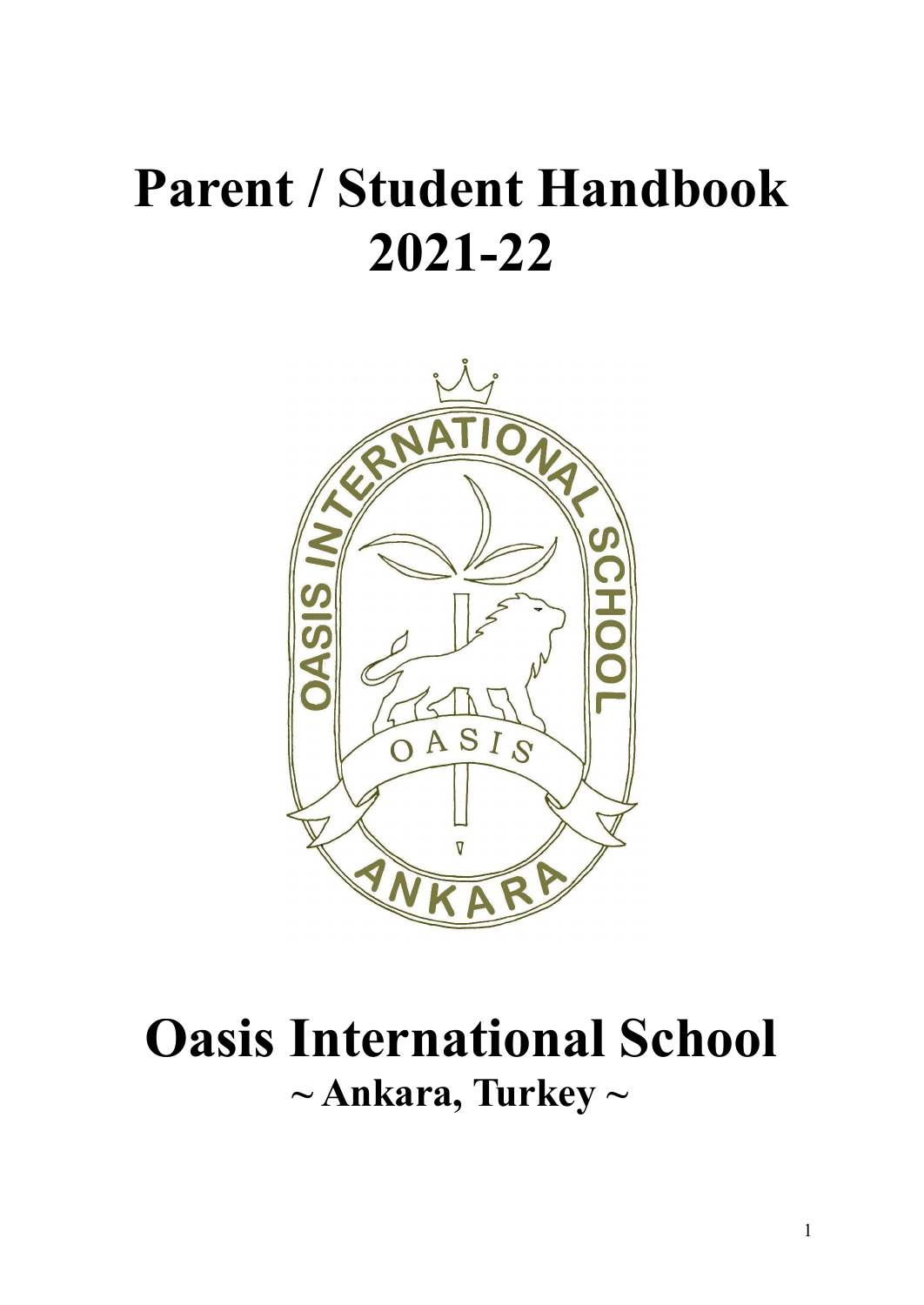## **Table of Contents**

| <b>INTRODUCTORY MATERIALS</b>     | $\overline{4}$ |
|-----------------------------------|----------------|
| Letter from the Director          | 4              |
| <b>Mission Statement</b>          | $\mathfrak{S}$ |
| Purpose/Vision Statement          | 5              |
| <b>Core Values</b>                | 5              |
| Philosophy Statement              | 5              |
| <b>Expected Student Outcomes</b>  | 6              |
| <b>ACADEMICS</b>                  | 6              |
| Cheating                          | $\overline{7}$ |
| Drop/Add Policy                   |                |
| Extra Credit                      | 7              |
| <b>Grading System</b>             | 7              |
| <b>Graduation Requirements</b>    | 8              |
| Honor Roll                        | 8              |
| Attendance/Enrollment             | 10             |
| <b>ADMISSIONS</b>                 | 10             |
| Morning Arrival                   | 10             |
| Morning Tardy Policy              | 10             |
| Early Check-Out Procedure         | 11             |
| After School Pick-Up              | 12             |
| <b>Bus Policy</b>                 | 12             |
| Snow Days                         | 12             |
| Withdrawal                        | 12             |
| <b>MISCELLANEOUS</b>              | 13             |
| <b>Assignment Notebooks</b>       | 13             |
| Behavior of Students              | 13             |
| <b>Bullying</b>                   | 13             |
| Physical Affection                | 13             |
| <b>Sexual Purity</b>              | 13             |
| <b>Campus Cleanliness</b>         | 13             |
| Conferences and School Visitation | 14             |
| Discipline                        | 14             |
| <b>Dress Code</b>                 | 14             |
| Girls:                            | 15             |
| Boys:                             | 15             |
| All Students                      | 15             |
| <b>Dress Code Consequences</b>    | 15             |
| English Only                      | 16             |
| <b>Field Trips</b>                | 16             |
| Gadgets, Games, Toys              | 16             |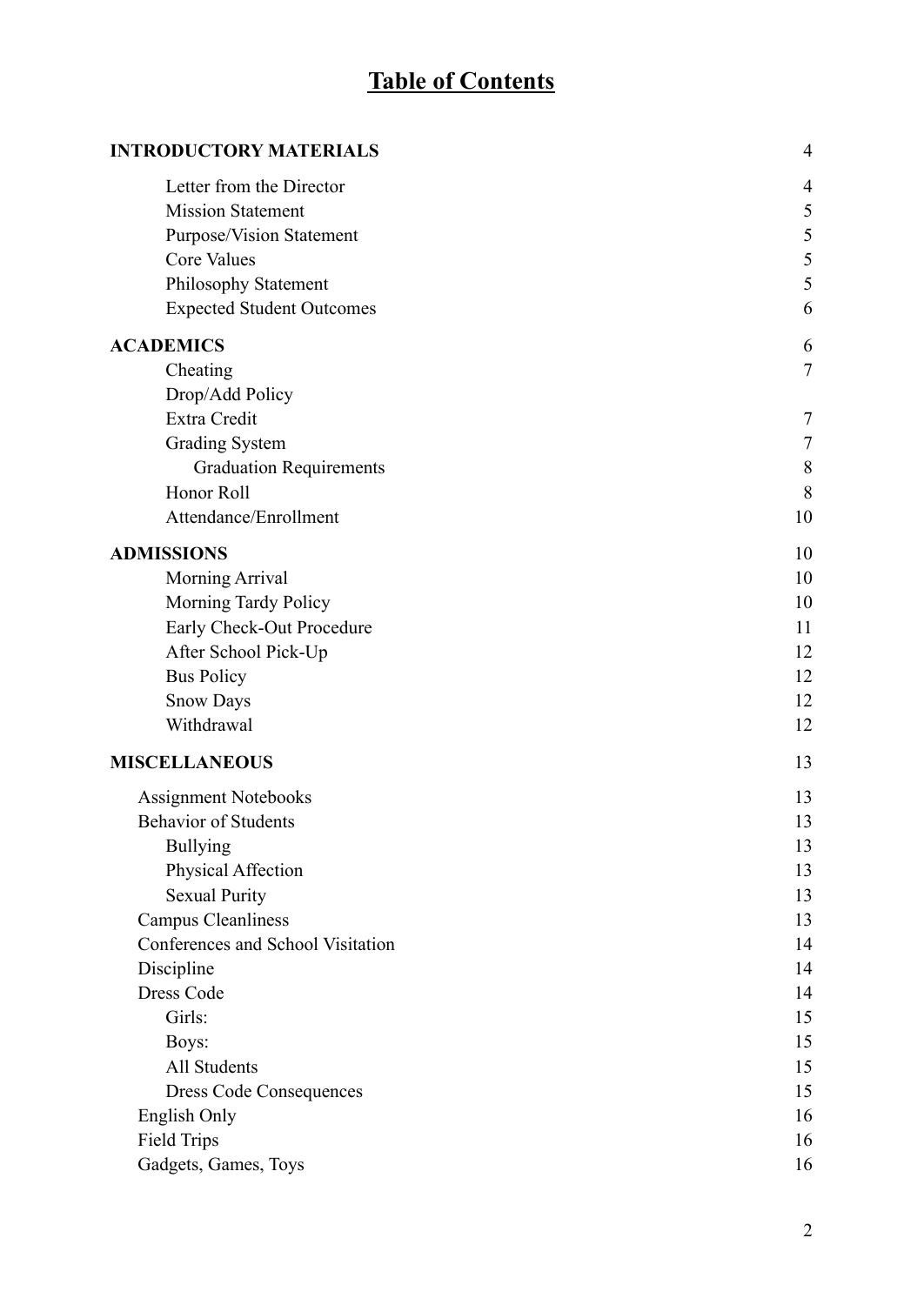| 16 |
|----|
| 16 |
| 16 |
| 17 |
| 17 |
| 17 |
| 17 |
| 17 |
| 18 |
| 18 |
| 18 |
| 18 |
| 19 |
| 19 |
| 19 |
| 19 |
| 19 |
| 19 |
| 20 |
| 20 |
| 20 |
| 20 |
| 21 |
| 21 |
| 21 |
| 22 |
|    |

<span id="page-2-0"></span> $\frac{1}{2} \sum_{i=1}^n \frac{1}{2} \sum_{j=1}^n \frac{1}{2} \sum_{j=1}^n \frac{1}{2} \sum_{j=1}^n \frac{1}{2} \sum_{j=1}^n \frac{1}{2} \sum_{j=1}^n \frac{1}{2} \sum_{j=1}^n \frac{1}{2} \sum_{j=1}^n \frac{1}{2} \sum_{j=1}^n \frac{1}{2} \sum_{j=1}^n \frac{1}{2} \sum_{j=1}^n \frac{1}{2} \sum_{j=1}^n \frac{1}{2} \sum_{j=1}^n \frac{1}{2} \sum_{j=$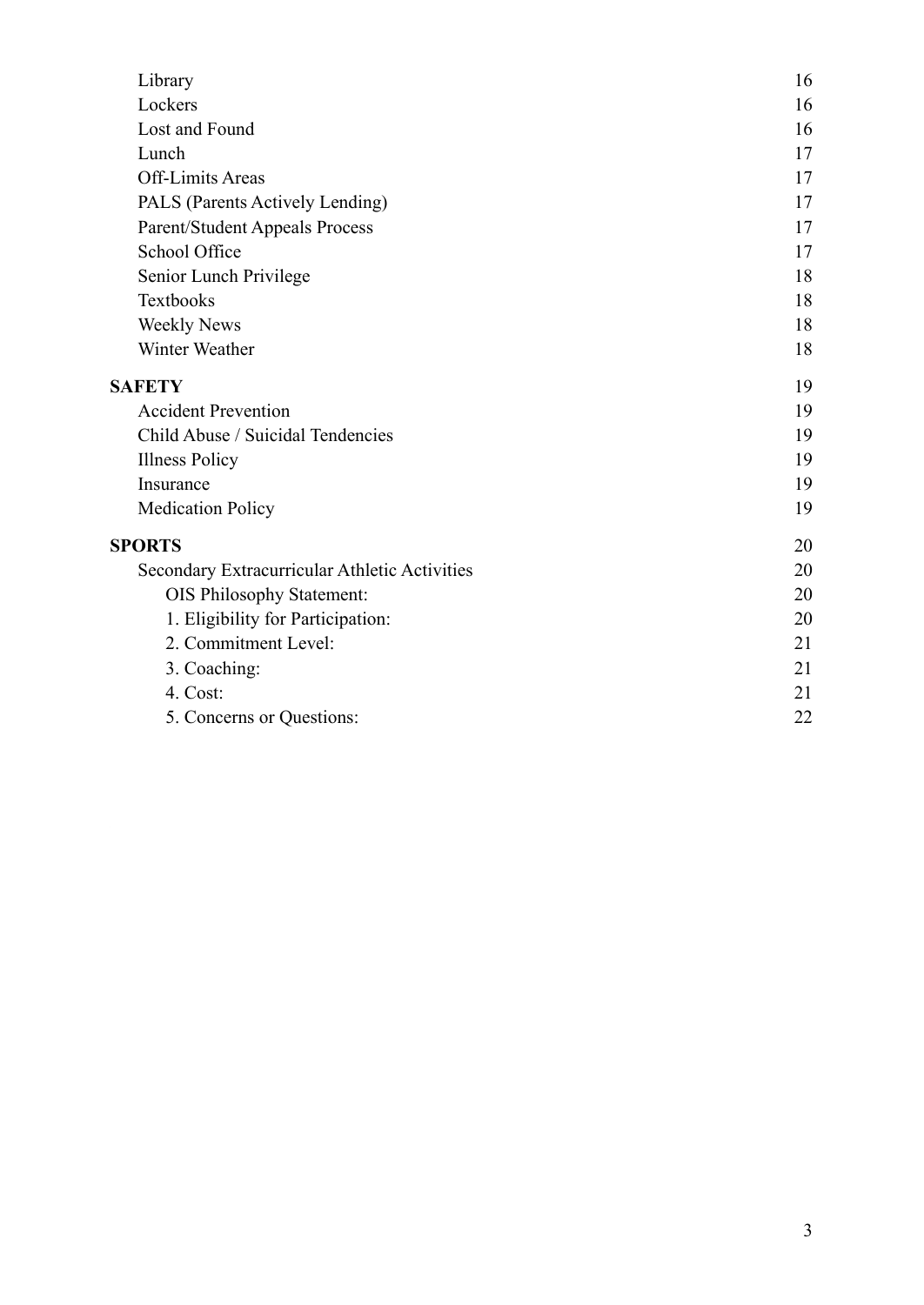## INTRODUCTORY MATERIALS

## <span id="page-3-0"></span>LETTER FROM THE DIRECTOR

#### Dear Oasis Parents,

I would like to take this opportunity to welcome you to the 2021-2022 school year. This 18th year of serving the international community in Ankara will be one of a transition of sorts - institutions such as ours returning to a measure of normalcy following the past 18 months of dealing with the pandemic. These circumstances serve as a reminder of the importance of raising children who are equipped to courageously face the issues of the world, to make decisions using wisdom and discernment, and to work together to find creative solutions to challenging problems. Thank you for entrusting the Oasis staff to partner with you in the education of your children.

By having your child enrolled at Oasis, you have become part of a diverse community, committed to developing the whole child, and dedicated to academic excellence. Our student body, made up of approximately 400 students representing over 70 countries provides a unique opportunity for rich diversity in each classroom and at every grade level. Our highly qualified staff at Oasis is excited to invest in your children both inside and outside of the classroom in an effort to model responsible global citizenship and to mentor them to become strong moral citizens. Commitment to these goals will ensure Oasis as a leading educational institution in this city and country. I am looking forward to a year of learning and growing together.

Sincerely, Karl Nielsen, Director Oasis International School, Ankara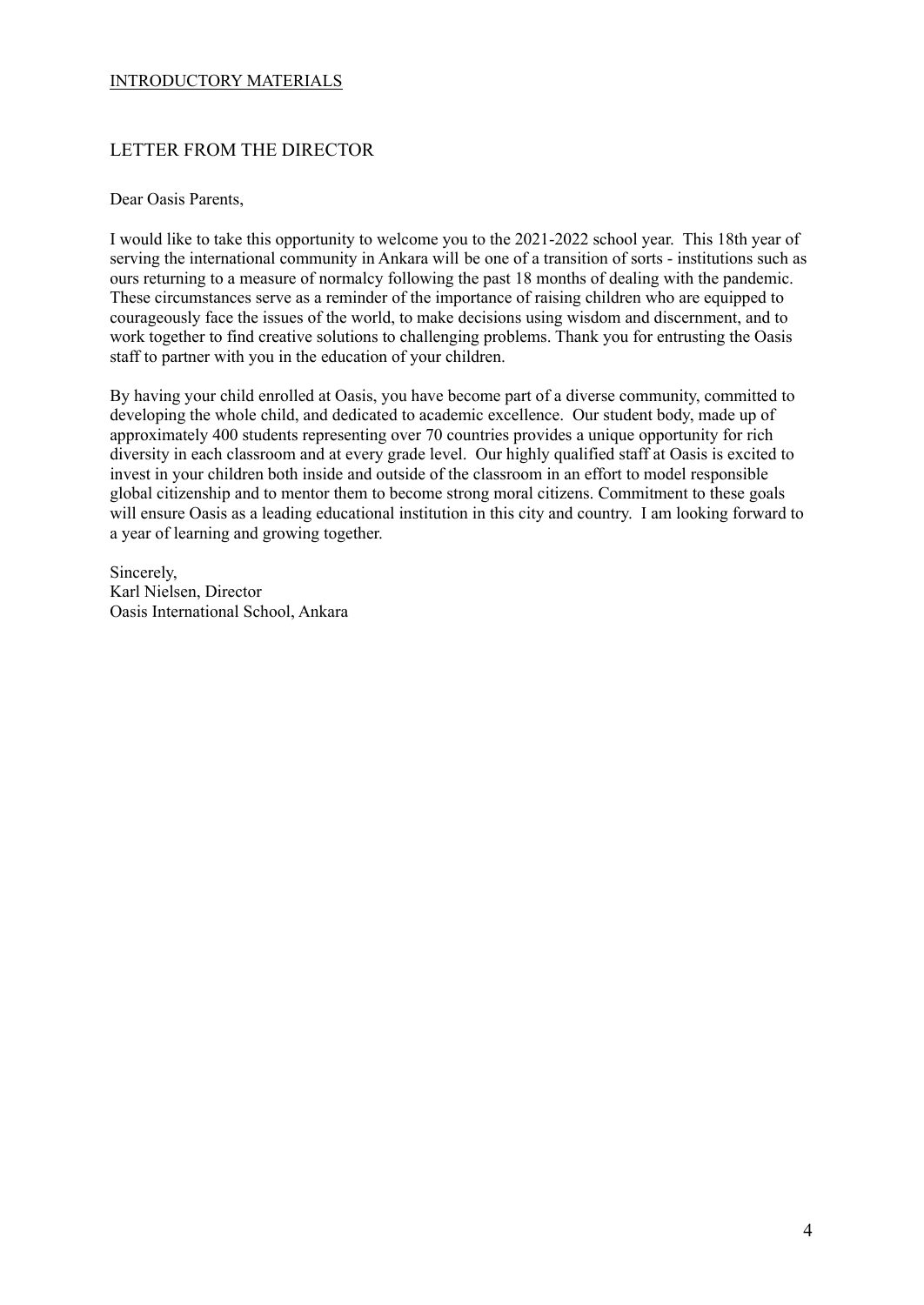

*"The mission of the global network of OASIS International Schools is to establish a worldwide network of international schools staf ed by qualified educators, instilling in each student a values-based worldview in an environment of academic excellence and respect for people of all cultures and religions."*

## <span id="page-4-0"></span>MISSION STATEMENT

.. Oasis International School is a community of students, parents, and qualified educators working together as an Oasis network school, to instill in our school community:

- a passion for truth,
- a commitment to excellence.
- and an appreciation for diversity.

*Veritas, Virtus, Varietas!*

## <span id="page-4-1"></span>PURPOSE/VISION STATEMENT

Our purpose is to influence our school community by exemplifying truth, pursuing excellence, and respecting diversity.

Oasis International School exists because of our belief that a major impact can be made on our world through the education of international children who will in turn impact others in a positive way.

## <span id="page-4-2"></span>CORE VALUES

..

.. Oasis International School strives to reflect each of the following interrelated core values in every aspect of the school's operation:

#### ● **Truth** (*Veritas*)

Education exists for the purpose of understanding truth as revealed in every facet of life. Truth forms the foundation of reality on which all sound ideals must be constructed. A quality education inspires students toward a lifelong pursuit of truth and equips them to continue exploring the world, seeking to understand and apply the truth displayed therein.

## ● **Excellence** (*Virtus*)

The display of excellence demonstrates truth and virtue through effort. Excellence demands a vigorous commitment to fulfilling every task in such a way as to clearly exhibit its worth. We believe that education is worthy of our commitment to excellence, and we aim to assist students in developing personal commitments to excellence for both present and future endeavors.

#### ● **Diversity** (*Varietas*)

<span id="page-4-3"></span>The presence of diversity challenges our assumptions and adds beauty to the world. As we learn to respect the unique qualities of others, we are encouraged to step outside of our safe havens, thoughtfully critique our own biases, and understand a more complete picture of truth. We are committed to fostering an environment in which students enjoy the beauty of diversity.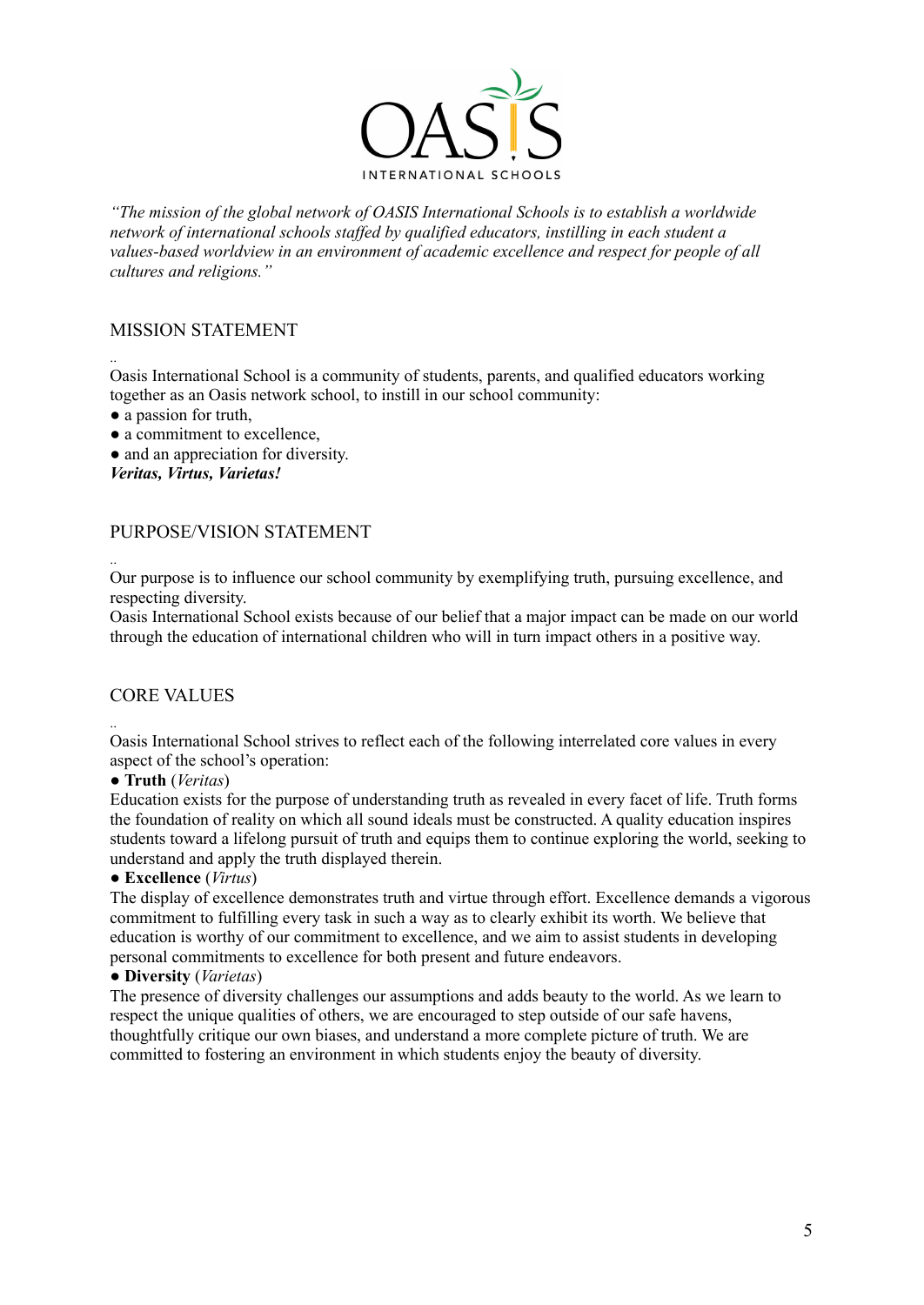## PHILOSOPHY STATEMENT

.. Oasis International School believes in educating the entire child – mentally, socially, physically, and spiritually – in an environment that is disciplined, values-based, academically strong, and respectful of people of all cultures and religions.

## <span id="page-5-0"></span>EXPECTED STUDENT OUTCOMES

.. Our Expected Student Outcomes are built around the four areas of the whole child targeted for development (mental, social, physical, and spiritual) and can be summed up in an acrostic format using the name of our school, OASIS.

Oasis International School students will be educated in such a way as to learn, develop, and apply the following:

## **O – Outstanding Character**

- View all of life from a values-based perspective centered on truth.
- Develop personal traits of positive virtues and character qualities.
- Develop a spirit of others-centeredness, valuing diversity, thus becoming a valuable and productive member of society.

## **A – Academic Excellence**

- Set and strive to achieve high personal standards of excellence
- Always work hard and cheerfully, giving 100% to the task at hand.
- Master and effectively apply basic skills and concepts of literacy, logic, science, technology, history/culture, and the arts.

## **S – Servant Leadership**

- Learn and apply basic skills of good leadership (having a vision worth pursuing, becoming the kind of person others want to follow, and standing firmly for truth).
- Learn to first be a good follower, showing respect for and obedience to authority.
- Develop servant-leadership through seeking, finding, and meeting the needs of one's peers and community and world.

## **I – Intellectual Curiosity**

- Exercise critical thinking to seek truth and to find effective solutions to problems.
- Understand information learned in the classroom and apply it to diverse, real-life situations.
- Become a self-directed learner and a life-long learner with a thirst for knowledge.

#### **S – Sportsmanship**

- Learn and apply habits of good physical health and hygiene.
- Strive for excellence in activities and sports designed to promote teamwork and healthy living.
- <span id="page-5-1"></span>● Maintain a well-balanced and organized life, including the development of good study habits and time management skills.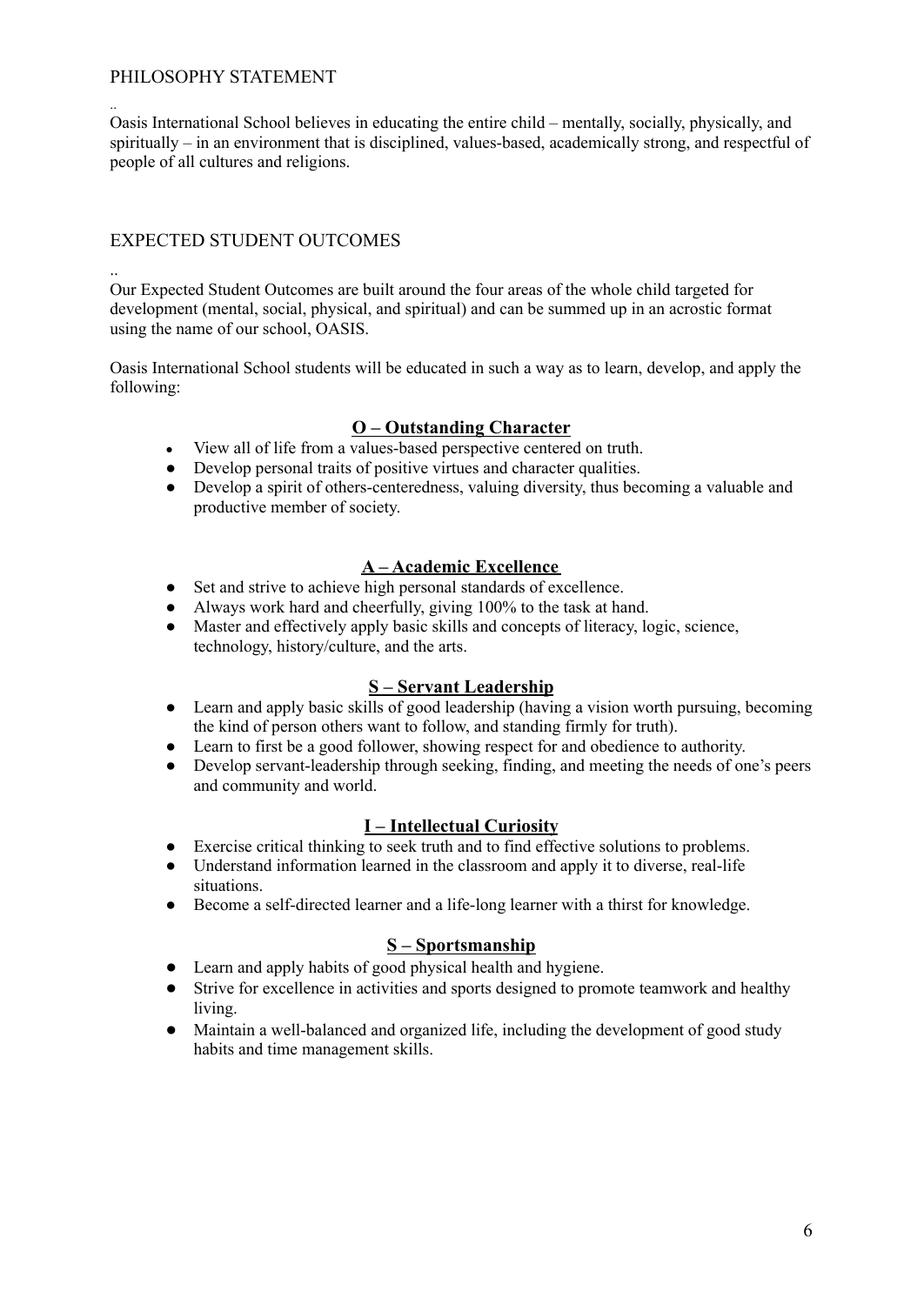## **ACADEMICS**

## ACADEMIC SUPERVISION

…

..

OIS has an academic supervision program designed to help students who receive a report card containing two or more Ds or an F. Should a student be placed on academic supervision, a letter containing specific details about the program will be sent home to the parents.

## ACCREDITATION

The purpose of accreditation is to ensure that OIS measures up to certain objective standards of quality and maintains its own strategic plan for improvement. OIS is fully accredited by the Middle States Association of Colleges and Schools (MSA), one of the six major regional accrediting bodies in the United States, MSA also accredits many international schools in Europe, Africa, and the Middle East.

## <span id="page-6-0"></span>CHEATING

… Cheating is a serious offense and will result in a grade of "zero" as well as parental notification. Cheating includes giving or receiving unauthorized help on a school assignment and/or handing in someone else's work as your own. This includes plagiarism. Talking during a test is considered cheating. Multiple instances of cheating can jeopardize a student's ability to remain enrolled at Oasis.

## <span id="page-6-1"></span>DROP / ADD POLICY

…

.

Secondary students may **drop** a non-required course, with parental approval and at the discretion of the administration, so long as it is done within one week after the end of the first quarter of either semester. A student may **add** a course, so long as it is done within the first week of the semester (for one-semester courses) or within the first two weeks of the semester (for two-semester courses).

## <span id="page-6-2"></span>EXTRA CREDIT

… Please do not ask for extra credit to help raise your child's grades. If a student is not able to keep up in his regular schoolwork, then he does not need to be given extra work. Raising grades through extra credit work only masks the problem and gives parents and students a false sense of accomplishment.

## <span id="page-6-3"></span>GRADING SYSTEM

The school year is divided into two semesters consisting of two quarters each. **Report cards** containing a student's grades and absences are issued to parents at the end of each quarter. **Progress reports** are sent to parents in the middle of each quarter if the student's average is near or below 70 or below the expected level of performance. **Transcripts** list all of a student's high school courses that count as credits toward a diploma, though only OIS courses are included when calculating a student's grade point average (GPA). [NOTE: Oasis International School will only revise transcripts if a clear and correctable mistake was made on the current transcript. Any requests for transcript revisions must be submitted to the OIS administration for review. Once approved, changes will be reflected in the Student Information platform and a new transcript will be processed.]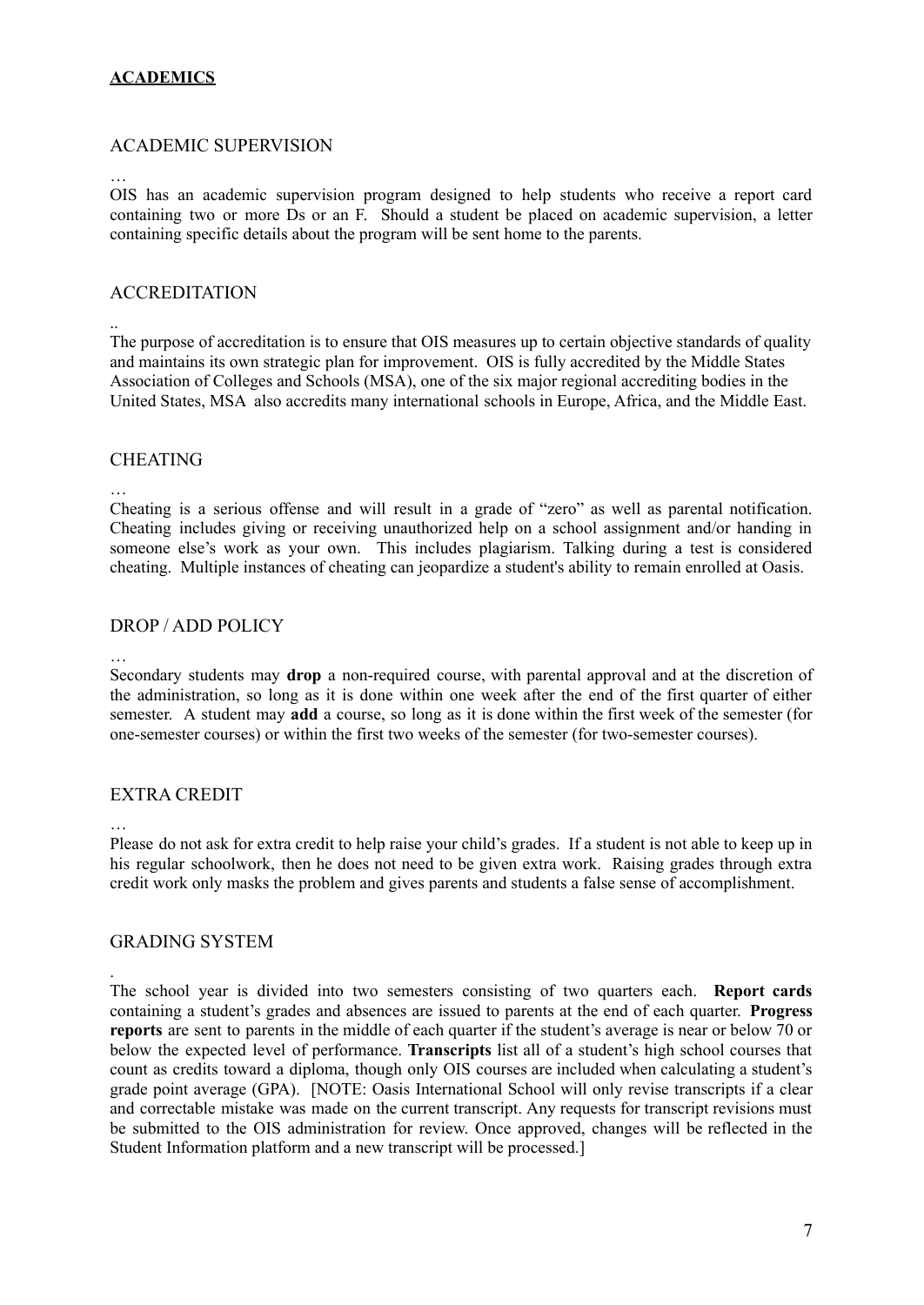Grades 1–6 are marked with A, B, C, D, or F in core academic subjects (i.e., language arts, math, science, social studies) and with E, G, S, N, or U for all other subjects (i.e., art, music, computer, P.E., library, etc.). Grades 7-12 are marked with numerical grades for all subjects. Conduct grades for all students follow the E, G, S, N, U scale.

> $E = Excellent$  $G = Good$

|              | $S = Satisfactory$       |            |
|--------------|--------------------------|------------|
|              | $N = N$ eeds Improvement |            |
|              | $U =$ Unsatisfactory     |            |
|              |                          |            |
| Letter Grade | Numerical Grade          | <b>GPA</b> |
| $A+$         | $97 - 100\%$             | 4.0        |
| $\mathsf{A}$ | $93 - 96\%$              | 4.0        |
| $A -$        | $90 - 92\%$              | 3.7        |
| $B +$        | $87 - 89\%$              | 3.3        |
| B            | $83 - 86\%$              | 3.0        |
| $B -$        | $80 - 82\%$              | 2.7        |
| $C +$        | $77 - 79\%$              | 2.3        |
| C            | $73 - 76\%$              | 2.0        |
| $C -$        | $70 - 72\%$              | 1.7        |
| D+           | $67 - 69\%$              | 1.3        |
| D            | $65 - 66\%$              | 1.0        |
| F            | Below 65                 | 0.0        |
|              |                          |            |

## <span id="page-7-0"></span>GRADUATION REQUIREMENTS

...

**Math, 3 credits required:** 3 credits from any high school math course. Typical such courses include Algebra I, Geometry, Consumer Math, Algebra II, Pre-Calculus, and Calculus, etc.

**Science, 3 credits required:** 3 credits from any mixture of the three branches of science: Physical Science (General Physical Science, Chemistry, Physics, etc.), Life Science (Biology, Anatomy, Zoology, etc.), and Earth Science (Environmental Science, Astronomy, etc.).

**Social Studies, 3 credits required:** 3 credits from any high school social studies course. Typical such courses include World Geography, World History, U.S. History, U.S. Government / Economics, etc. (U.S. Government / Economics is required for all students who are U.S. citizens or who plan on attending a U.S. university.)

**English, 4 credits required:** 4 credits from any high school English course. Typical such courses include 9<sup>th</sup> grade English, World Literature, American Literature, British Literature, etc.

**Physical Education, 1 credit required:** No more than 2 credits may be earned in PE. Each graduate must earn at least a half-credit in PE that is derived from a PE course. The remaining half-credit PE requirement may be satisfied by another PE course or by earning PE waivers through participation in extra-curricular sports (each varsity sport played in high school counts as a 0.25 PE waiver and must be earned within two consecutive school years). Waivers satisfy the PE requirement but do not count toward the 24 credits needed for graduation.

**Fine Arts, 1 credit required**

**Foreign Language, 2 credits required**

**Computer, 1 credit required**

**Electives, 6 credits**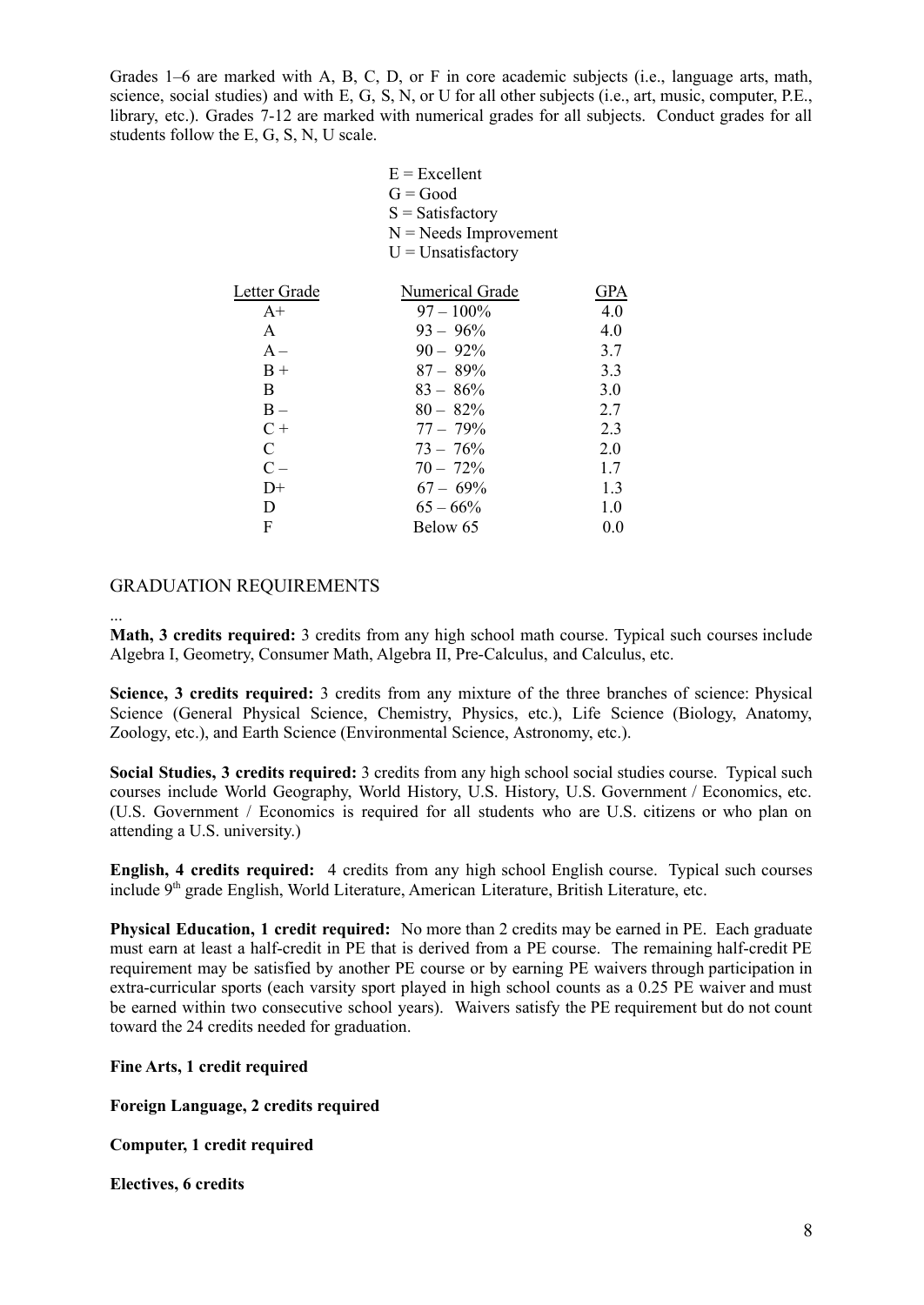#### **Total credits that must be earned for graduation: 24**

(One credit equals 135 clock hours earned in high school-level courses.)

Any students in need of early graduation must discuss this with the school administration by April 15 of their 10<sup>th</sup> grade year.

#### <span id="page-8-0"></span>HONOR ROLL

…

The **Honor Roll** List will consist of all students who have earned an A or B in all courses for the grading period. The **High Honor Roll** List will consist of students who have earned an A in all courses for the grading period.

## HONORS / HIGH HONORS DIPLOMA

**Honors:** To graduate with "Honors," a student must complete all of the normal graduation requirements plus achieve a final overall GPA of 3.5 or higher (on a 4.0 scale) for all high school courses taken at OIS.

Students achieving this will receive the following: gold honor cords at graduation, an "Honors" seal on their diploma, an "Honors" denotation on their transcript, and an "Honors" designation on the graduation program.

**High Honors:** To graduate with "High Honors," a student must complete all of the normal graduation requirements plus do all of the following:

 $\sim$  complete at least two years of high school at OIS, including one's senior year;

 $\sim$  achieve a final overall GPA of 3.75 or higher (on a 4.0 scale) for all high school courses taken at OIS;

 $\sim$  earn 27 high school credits by the time of graduation;

 $\sim$  earn 4 credits in English, 4 credits in Social Studies, and 4 credits in either Math or Science (Consumer Math does not count toward this requirement):

 $\sim$  take one Advanced Placement (AP) exam, scoring a grade of 3 or higher; and

 $\sim$  earn the OASIS Aslan Award\* twice, once of which during one's senior year.

Students achieving this will receive the following: white & gold high-honor cords at graduation, a "High Honors" seal on their diploma, a "High Honors" denotation on their transcript, and a "High Honors" designation on the graduation program.

#### **\*Aslan Award:**

To earn the OASIS Aslan Award at the end of a school year, a secondary student must do all of the following:

 $\sim$  participate in at least one school-sponsored / approved extra-curricular activity during the year;

 $\sim$  complete 20 hours of school-approved community service during the year (as confirmed in writing by a supervising adult); and

 $\sim$  receive recommendations from two persons (one OIS staff member and one other adult).

## RETENTION POLICY

… Grades  $1 - 2$ : Unsatisfactory progress in reading (including reading comprehension) and failure to complete the necessary levels of reading can result in the necessity of repeating the grade.

Grades  $3 - 8$ : Failure of two major subjects (math, English, reading, social studies, or science) will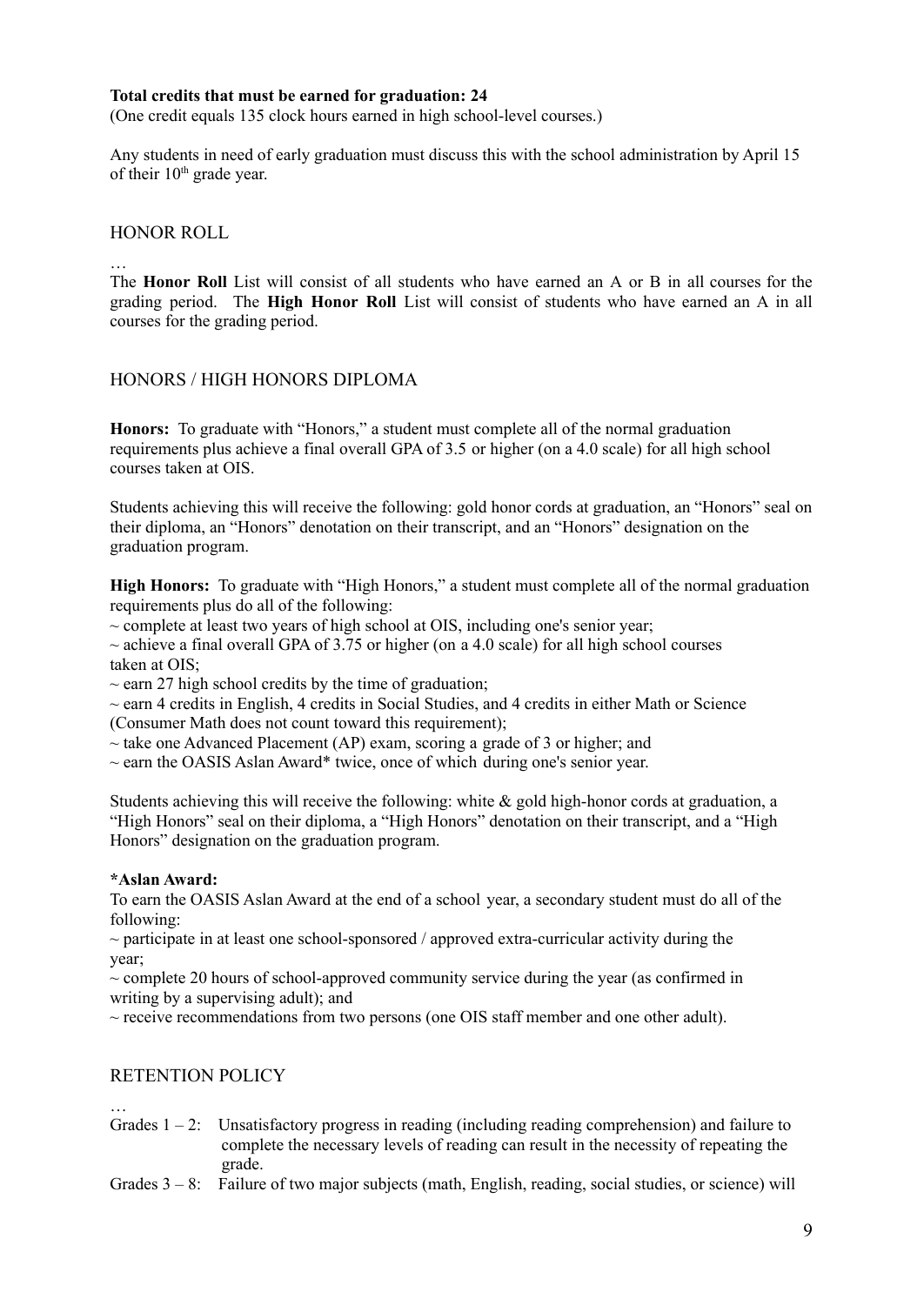result in the necessity of repeating the grade. Reading below grade level can be considered as failure of a major subject.

Grades  $9 - 12$ : High school students must earn at least 5 credits during a school year (and make plans to recover a missing  $6<sup>th</sup>$  credit) in order to progress to the next grade level the following school year.

#### SEMESTER EXAMS

…

Students in grades 9–12 are required to take final exams at the end of each semester in most courses. Semester exams count as ten percent (10%) of the semester grade for  $9<sup>th</sup>$ -10<sup>th</sup> grade courses and fifteen percent (15%) of the semester grade for  $11<sup>th</sup>$ -12<sup>th</sup> grade courses. Please ensure that your child is not absent for these exams. Semester exams can only be rescheduled for a serious illness, death in the family, or other family emergency. Missing the exam for any other reason will require an exam grade of zero.

#### <span id="page-9-0"></span>ATTENDANCE/ENROLLMENT

#### <span id="page-9-1"></span>ADMISSIONS

… Oasis International School does not discriminate in its admissions on the basis of ethnicity, race, or religion. However, the school does maintain the right to refuse admission to students not meeting its academic requirements or to students displaying a lack of willingness to abide by its rules and regulations. Students must possess a foreign (i.e., non-Turkish) passport to enroll at OIS.

#### CHANGE OF ADDRESS

…

..

Please notify the school immediately whenever your contact information changes (i.e., phone numbers, email addresses, mailing addresses, etc.). Several times throughout the year we must pass on important information to the parents, and in the case of an emergency, it is extremely important that we have up-to-date contact information.

## <span id="page-9-2"></span>MORNING ARRIVAL

Please have your children arrive between 8:00 and 8:25am. No vehicles will be allowed inside the front gate during this time, so please drop your students off at the side entrance. Once students have arrived on campus in the mornings, they are not to leave until the school day is finished. Students should enter through the elementary entrance and report directly to their designated area when they arrive at school, not going to their classrooms or other parts of the school until they are dismissed by their supervising teacher. The designated area for students in grades PK-6 is the outdoor play space (or the elementary lunchroom, when the weather is too cold or wet). The designated area for students in grades 7-12 is the recreation room.

All students (even those with 1<sup>st</sup> period PE) should arrive at school in proper dress code attire. After your children's first week at our school, we ask that you please allow them to enter the school premises on their own and to unpack their bags by themselves, as this helps them to develop a healthy independence. Any students who arrive after 8:30am should report directly to the office to explain the reason for their lateness and receive a late pass.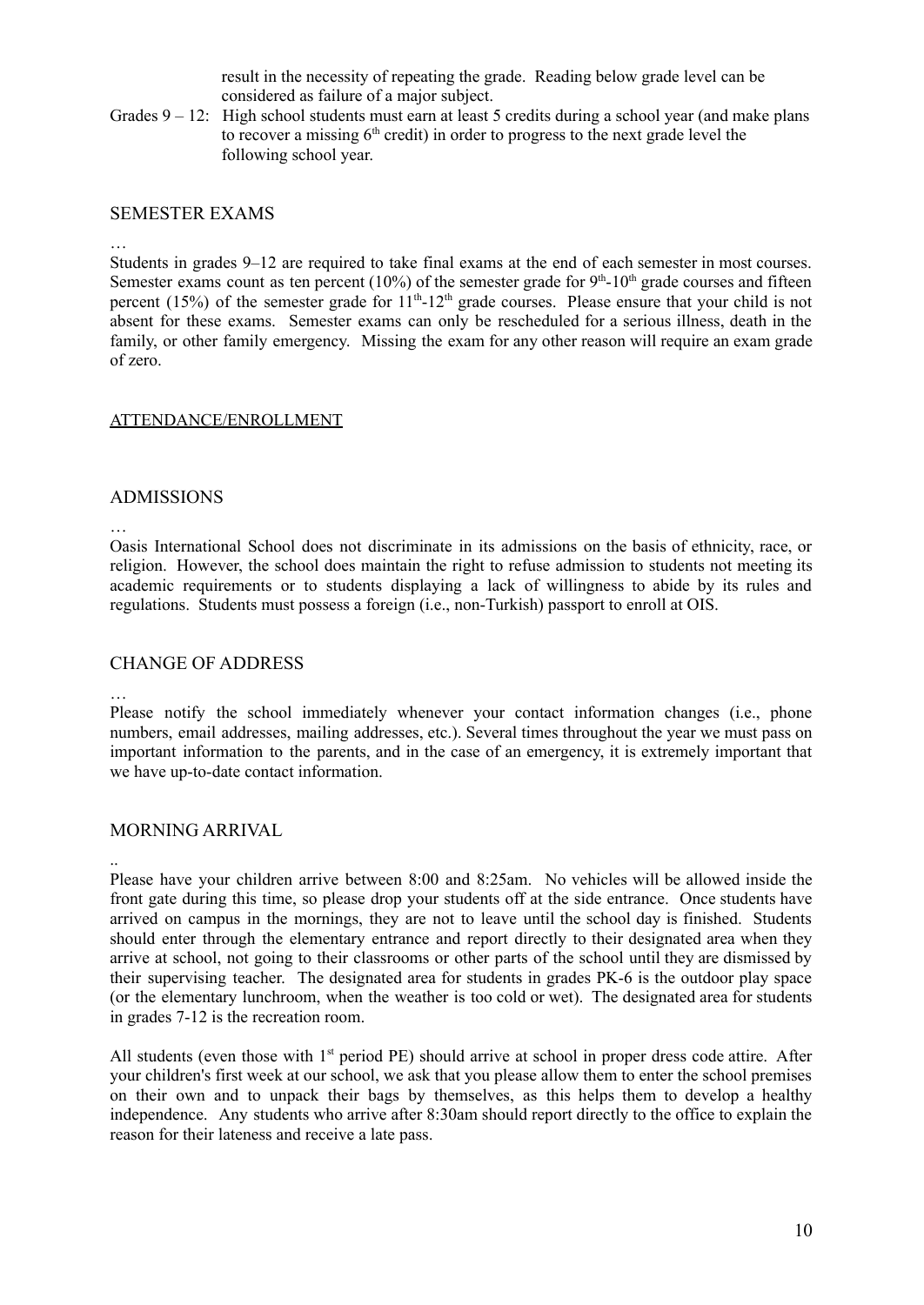## <span id="page-10-0"></span>MORNING TARDY POLICY

.. Every incident of a student being tardy to school is designated as either "excused" or "unexcused," to be decided by the office staff. Tardies will generally be considered **excused** for incidents such as a vehicle breakdown, a family emergency, or a dental appointment. (Tardies due to oversleeping, running late, or missing a bus are considered unexcused.)

**Unexcused tardies** of elementary students will result in parental contact. Unexcused tardies of secondary students to class will be tracked and handled by the secondary teachers.

#### ABSENTEE POLICY

...

At no time may a student leave the school campus during the school day, unless it is for a supervised school activity.

The absent student is responsible to find out what work he/she has missed and is expected to make up all such work in a timely way (generally within the same number of days as the actual absence). Requests for homework assignments should be made to teachers with plenty of advance notice (at least half the number of days as the anticipated absence), so that the teacher has enough time to write out the assignments.

The number of absences each year will be recorded on the final report card. There is ample time built into the school calendar for vacations; please try to schedule your travels around these times. If, however, a family has an urgent conflicting activity, the parent should notify the school office as soon as possible detailing the anticipated absence.

Every student absence is designated as either "excused" or "unexcused." An absence may qualify as **excused** in one of the following ways:

- A) The parent of the absent student must give written / phone notice to the office (and to the classroom teacher, if the student is in elementary school) at least 24 hrs. in advance. This type of pre-arranged, parent-approved absence will be excused on up to three (3) days throughout the school year. Beyond these initial three (3) days, a parent must request and receive advance permission from the administration, which will be determined at its discretion and on the basis of the student's academic record, attendance record, and length of time remaining in the semester.
- B) In cases of illness or emergency, the parent should call the office on the day of the absence, before 8:40am. After three (3) or more consecutive days of absence due to illness, a medical certificate is required upon the student's return to school.
- C) In cases where a student is given an out-of-school suspension, then he/she is absent from school at the behest of the administration and should be considered excused.

For each **unexcused** absence per class in which the student acts alone without parental permission, the following disciplinary measures will be taken for students in grades 7-12:

- A zero daily grade,

- A 20% grade reduction on the make-up of any graded work missed, and

- A letter sent to the parents and put in the student's permanent record.

Only the  $2<sup>nd</sup>$  bullet point applies to secondary students who act with parental permission (e.g., in conjunction with a family vacation, etc.).

Unexcused absences of elementary students in grades PK--6 will be dealt with on a case-by-case basis and may involve a conference with the parents.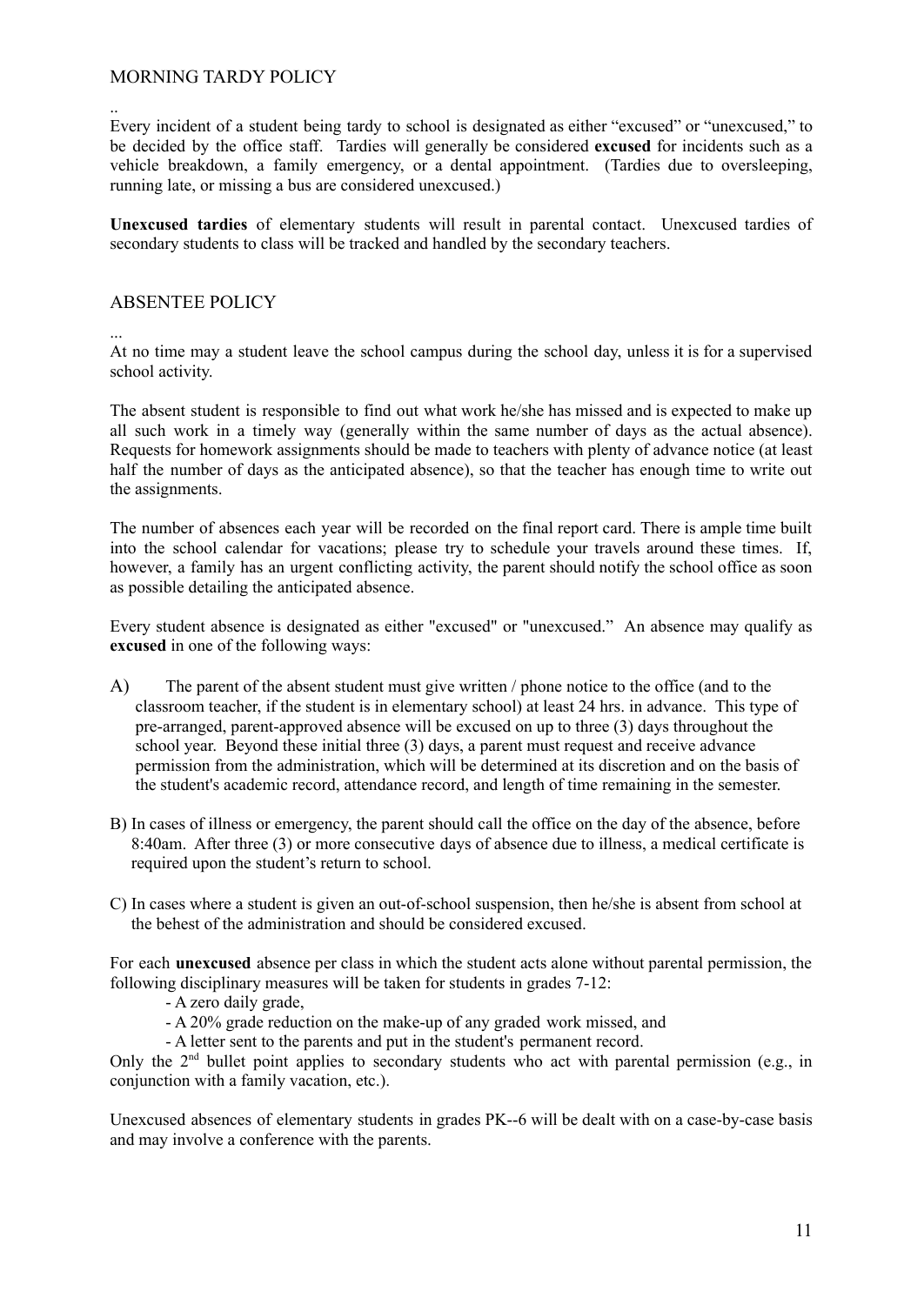Students who are absent from any high-school course for ten (10) days or more in a single semester will not receive any academic credit for that course *unless* those absences have been approved by the school administration and the student earns passing grades on both quarters' schoolwork as well as any semester exam for the course.

## <span id="page-11-0"></span>EARLY CHECK-OUT PROCEDURE

.. Only a parent or designated guardian will be allowed to check students out of school before 3:15pm. Any other individual **will not** be allowed to check a student out of school unless specific permission is gained from the administration as a pre-planned checkout. Parents of elementary students must come in person and should go directly to the office when wanting to check out their child. Parents of secondary students may call the front reception desk, send a handwritten note, or email [frontdesk@oisankara.net](mailto:frontdesk@oisankara.net) to communicate permission for their child's early checkout. The office will notify teachers of any students who check out early via Sycamore PAN (Pass-A-Note). The student should then check Sycamore to find out what homework assignments have been given.

## <span id="page-11-1"></span>AFTER SCHOOL PICK-UP

..

We love our students. However, all students should depart school at 3:15pm, when school ends.

Elementary students should either (a) wait with their supervising teacher on the front pavement outdoors (or inside the building, during bad weather) for their parent or designated driver to pick them up, or (b) follow their teacher to the bus bay area to board their bus, or (c) use public transportation (if their parents have granted permission for this). Elementary students who remain on campus after 3:30pm will be supervised by the front office until parents can make arrangements to pick them up.

Students may stay after school only with written permission from their parents and with approval from both the supervising teacher and administration (i.e., for a school-sponsored extracurricular activity). Siblings of students in such extra-curricular activities may remain on campus, provided that the teacher who sponsors the ECA is willing to supervise them.

OIS bears no liability for students who loiter on campus unsupervised after 3:30pm. Secondary students will be escorted off campus, and elementary students will be escorted to the front office. Such students' privilege of participating in extra-curricular activities may be revoked, or the school bus service may be required, or fines may be levied.

## <span id="page-11-2"></span>BUS POLICY

.. OIS has contracted with a private bus company to provide transportation to and from school for those parents desiring it for their children. Responsible behavior on the bus is expected from all students using the service. Misbehavior on the bus may result in suspension from the bus. Only students who are registered for the bus service or have advance permission to ride will be allowed to board the bus. The afternoon buses depart school at 3:30pm. Secondary students who are bus riders will be left behind if they are not on the bus by that time. Elementary students who are bus riders will not be allowed to remain on campus after that time unless the office has received a note or phone call from the parents in advance. Bus riders who will not be riding the bus on a particular afternoon must notify the school office that morning via a written note or phone call from their parents.

A late bus is available to students at an additional fee to bring them home from extracurricular activities in the afternoons after school.

#### <span id="page-11-3"></span>SNOW DAYS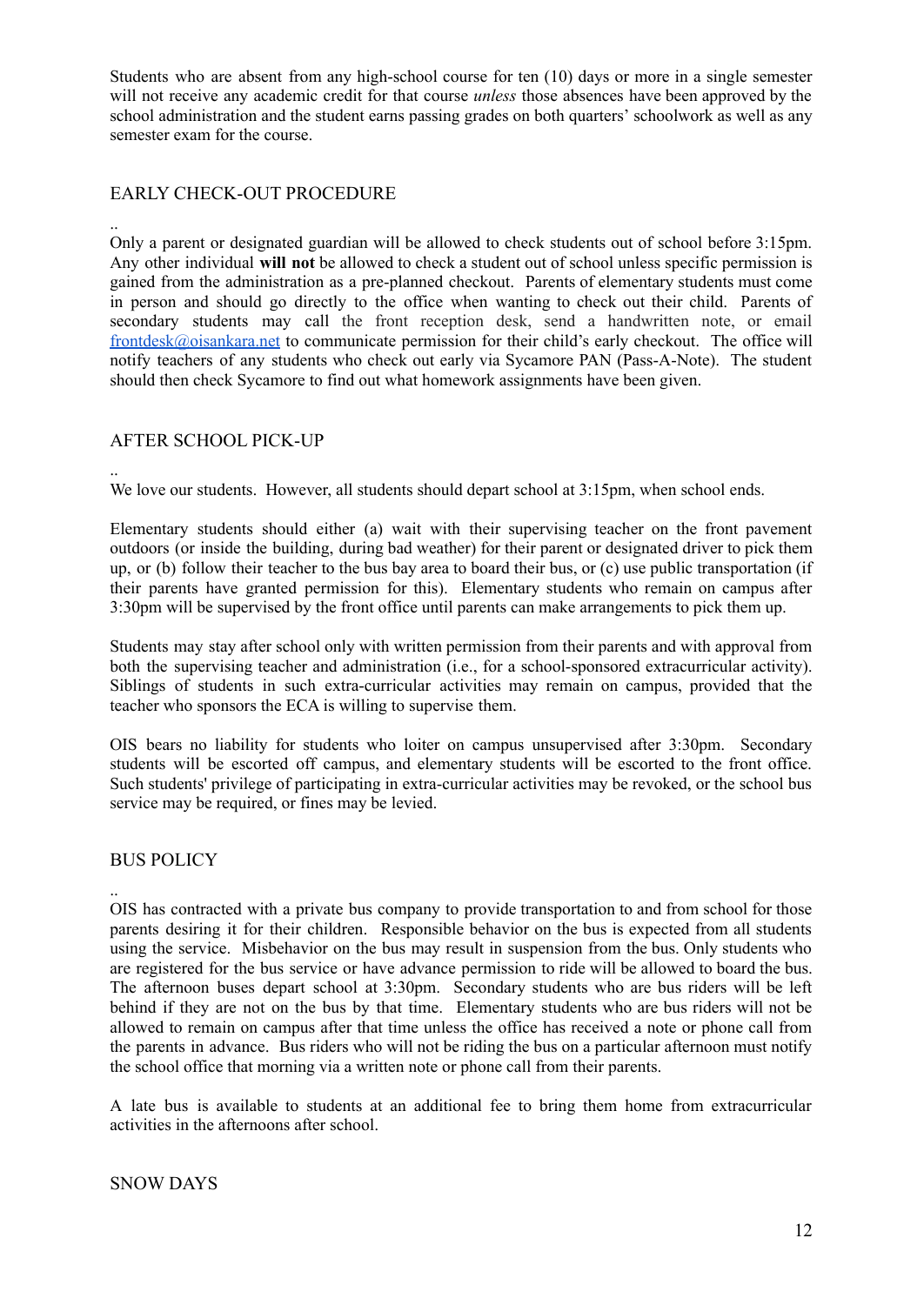In the event of a cancelled day of school due to snow, parents will be informed of this by 6:45am via a message posted on the home page of the OIS website as well as on our Sycamore database. (It is our normal policy to follow the decision of the Turkish Ministry of Education regarding snow days, but at times we may vary from this, so stay tuned to our school website and/or database.)

#### <span id="page-12-0"></span>WITHDRAWAL

#### …

…

Withdrawal from OIS for any reason must be transacted through the school office by the parent or guardian. Parents should provide the school with official written notification of the withdrawal, as well as forwarding contact information. All money owed to the school must be paid before the withdrawal is complete and records can be released. **A fourteen-day minimum notice should be given prior to the withdrawal of any student.** In the event of an early withdrawal from OIS, a 5% administrative fee will be charged on any unused tuition for the year; the remainder of semester school fees will be refunded on a pro-rated basis, upon request.

#### <span id="page-12-1"></span>MISCELLANEOUS

## <span id="page-12-2"></span>ASSIGNMENT NOTEBOOKS

--

..

All students in grades 4-12 are expected to obtain and regularly use an assignment notebook in which they daily record their homework, tests, quizzes, projects, and any other schoolwork that is due. (The school will have customized assignment books made for all students who are in grade 7 or who have been placed on academic supervision. Students below grade 4 will be provided with weekly assignment sheets from their teachers.) Parents are urged to periodically review their child's notebook (as well as the Sycamore database) to ensure that assignments are being accomplished. These notebooks may also be periodically checked by teachers.

## <span id="page-12-3"></span>BEHAVIOR OF STUDENTS

Students are to behave respectfully toward their teachers and their fellow students. Students may not hit, trip, roughhouse, or fight with other students. Throwing sticks, rocks, snowballs, or other objects at people is not allowed. Students are not to possess or use alcohol, inhalants (including anything smoked or sniffed), illegal drugs, or weapons at any time on campus or at a school-sponsored event.

#### <span id="page-12-4"></span>**Bullying**

OIS does not tolerate harassment, intimidation, or bullying within our student body. The term *bullying* is defined as "intentionally aggressive behavior, repeated over time, that involves an imbalance of power." Bullying may be physical, verbal, relational, or carried out via technology. Depending on the degree of severity of the bullying, it is possible that the school administration may warn first-time offenders before dismissing them from school. Nevertheless, continued acts of bullying are grounds for permanent expulsion from OIS.

## <span id="page-12-5"></span>**Physical Affection**

Students should not display physical affection with anyone else on campus or at a school-sponsored event (this particularly includes cross-gender hugging, kissing, hand-holding, etc.), as it is considered inappropriate at any time and will be subject to disciplinary actions laid out in the secondary behavior policy.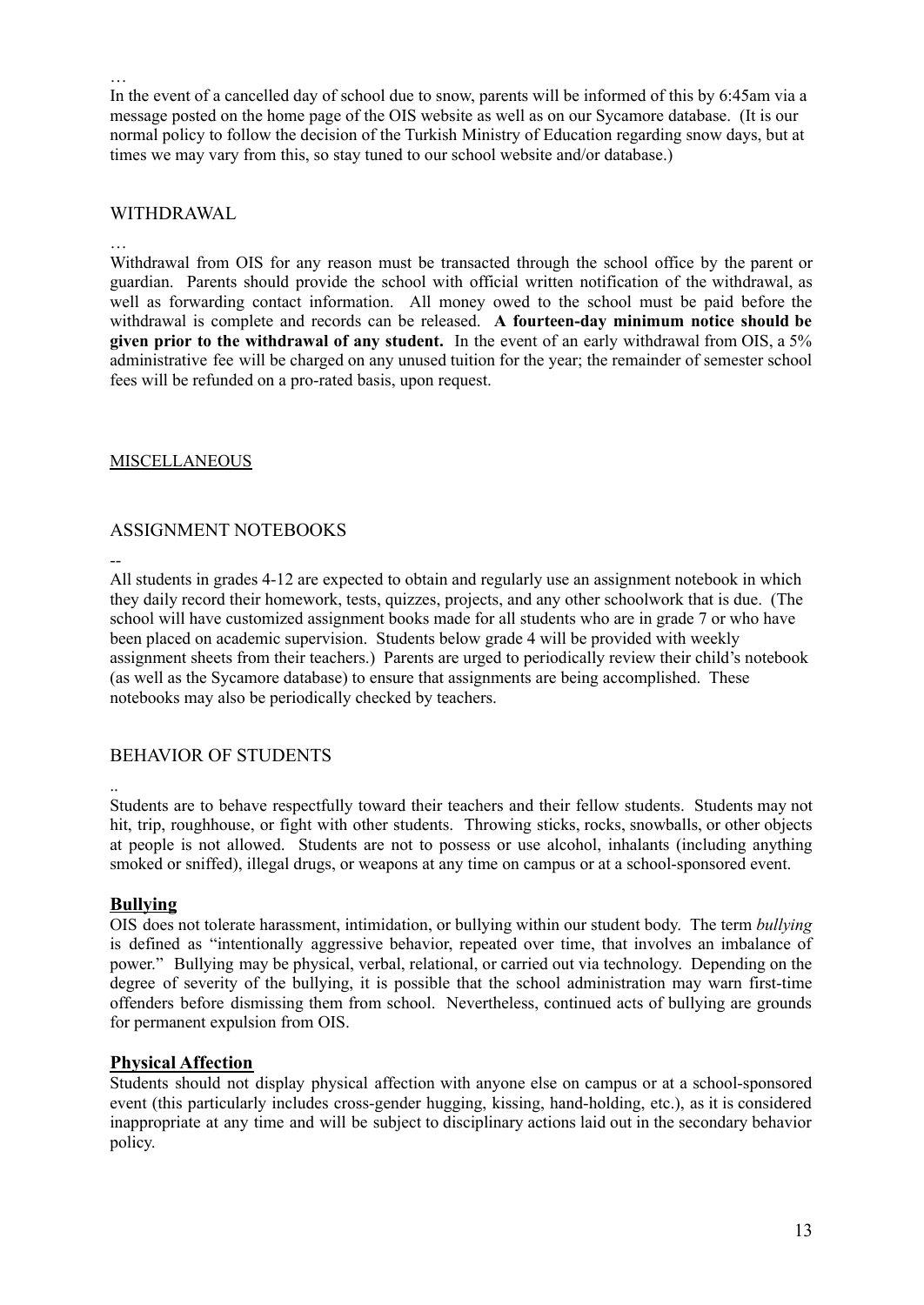## <span id="page-13-0"></span>**Sexual Purity**

OIS is a school for children, not adults. Students who engage in sexual activity take on the roles of adulthood, enjoying privileges reserved for married adults and exposing themselves to the many adult responsibilities / potential consequences that are inherent in such activity. OIS has a duty to protect the moral environment of our school and to ensure the health and welfare of all our students. Due to this, OIS expects sexual purity from all of its students (which includes refraining from misuses of technology such as "sexting," etc.). The administration reserves the right to dismiss from the school any students discovered to be willfully and/or continually sexually active. However, if a student is struggling in this area and in need of help / counseling, or has been the victim of any kind of sexual abuse, he/she may seek the assistance / advice of a teacher of the same gender or our guidance office, who stand ready to help.

## <span id="page-13-1"></span>CAMPUS CLEANLINESS

Students should take pride in their campus and keep it clean. Gum is prohibited on the OIS campus at all times (both inside and outside) due to the mess and hygiene issues caused by its inappropriate disposal; any gum chewing violations will result in a lunch detention. All trash should be properly thrown away, and students should pick up stray litter when they see it. Please do not pick off bark or branches or leaves from the plants in the garden areas.

## <span id="page-13-2"></span>CONFERENCES AND SCHOOL VISITATION

#### …

..

Formal parent / teacher conferences are held on a school-wide basis after the  $1<sup>st</sup>$  quarter. Other individually requested conferences are encouraged but should occur on a scheduled basis outside of class hours. Parents may arrange for these conferences by contacting the teacher with whom they wish to meet. The administration can be made available for any of these conferences, if necessary. If you have a classroom-related concern, it is normally advisable to first approach your child's teacher before addressing your concerns to the administration. Your child's teacher wants to be approachable and responsive to your concerns.

If a student has an out-of-town friend who wishes to visit for a day, he/she should receive a signed campus pass, wear nothing immodest or offensive, and abide by all school rules while on campus. (Limit: one visit per person per semester.) Please contact the administrative office at least 24 hours in advance to seek permission and make arrangements for such visits.

## <span id="page-13-3"></span>DISCIPLINE

.. As mentioned in our Philosophy Statement, "OIS believes strongly in a learning environment that is disciplined." We believe that respect for authority is an essential ingredient to quality education and character development. Therefore our classrooms are controlled with firm, loving discipline by qualified and dedicated teachers who strive to live their lives in such a way as to model the exemplary behavior expected from the students they teach.

OIS classroom teachers are tasked with the primary responsibility of ensuring that their students behave in a proper way. At the beginning of the school year each teacher creates a classroom discipline plan, clearly communicating the rules and consequences to the students, and then consistently implementing it. Teachers send these classroom policies home to the parents at the beginning of the school year.

The administration, however, is charged with final responsibility for conformity with school standards. So if a student commits a particularly serious offense or has developed a habit of repeatedly committing the same offense, then that student may be referred to the administration for special action. Such action may take one of several forms, including but not limited to the following: \*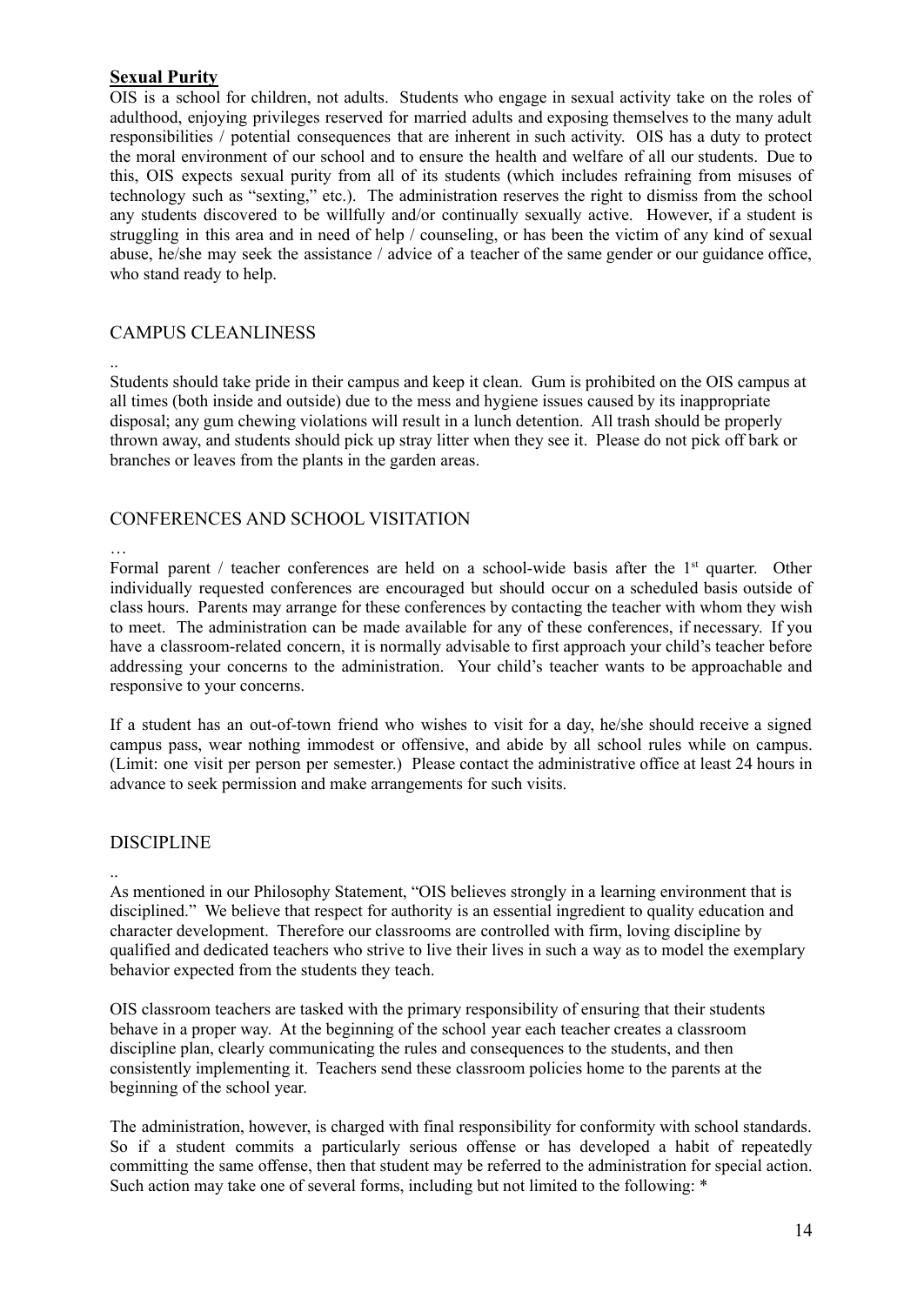- loss of lunch or break privileges
- Friday after-school detention
- conference with the parents
- in-school suspension
- out-of-school suspension
- permanent expulsion from OIS

\*School discipline may occur for behavior outside of school if it is of a nature that exhibits extremely bad conduct.

Please be supportive of the teachers and administration in their decisions, and let your children know that you and the school are on the same team – their team. One of the best ways for a parent to support the school is to implement consistent, firm, and loving discipline in the home, teaching respect for authority and not making excuses for misconduct.

#### DRESS CODE

At all times on campus or during school-sponsored activities, students' clothing should fit properly, and their overall appearance should be neat, modest, and non-offensive. OIS students should conform to the following dress code [\(click](https://app.sycamoreschool.com/public_documents.php?id=1629&docid=1889866) here for pictures of acceptable and unacceptable attire):

#### GIRLS:

• PANTS, CAPRI PANTS, AND SKIRTS: Female students may wear any solid color long pants and calf-length Capri-style pants. They may also wear solid color skirts (that go the knee or lower) with a collared shirt. Dresses without collars may be worn as long as the skirt goes to the knee or lower and sleeves cover the shoulders. Blue jeans and sweatpants are not permitted. Leggings are not permitted unless worn under appropriate skirts. Pants should fit properly (not too baggy or too tight) and should be in good condition (not torn/raggedy or too faded).

• SHIRTS: Shirts with sleeves and fold-down collars should be worn, properly buttoned. Students may wear any color shirt provided they do not have pictures, words, or messages other than a discreet logo. (Hawaiian style shirts with tasteful patterns are acceptable.)

• Sheer shirts are not permitted.

• Tight fitting or low cut clothing is not permitted. No midriff skin should be visible, even when arms are raised. (Tucked-in, tank top undershirts/camisoles should be worn, if necessary, to ensure this.) • No excessive jewelry or makeup. No facial jewelry. No more than two earrings per ear. • Hairstyles must be of a natural color, not extreme, and should not cover the eyes.

#### BOYS:

• PANTS: Long pants (ankle-length) of a solid color should be worn. Blue jeans and sweatpants are not permitted. Pants should fit properly (not too baggy or too tight) and should be in good condition (not torn/ragged or too faded).

• SHIRTS: Shirts with sleeves and fold-down collars should be worn, properly buttoned. Students may wear any color shirt provided they do not have pictures, words, or messages other than a discreet logo. (Hawaiian style shirts with tasteful patterns are acceptable.)

• No earrings or other facial jewelry.

• Hairstyles must be of a natural color, not extreme, and not extend over the eyes, ears or collar.

• Any facial hair should be kept neatly trimmed.

## ALL STUDENTS:

• OUTERWEAR: Outerwear such as sweaters, fleeces, jackets, and coats (but not sweatshirts or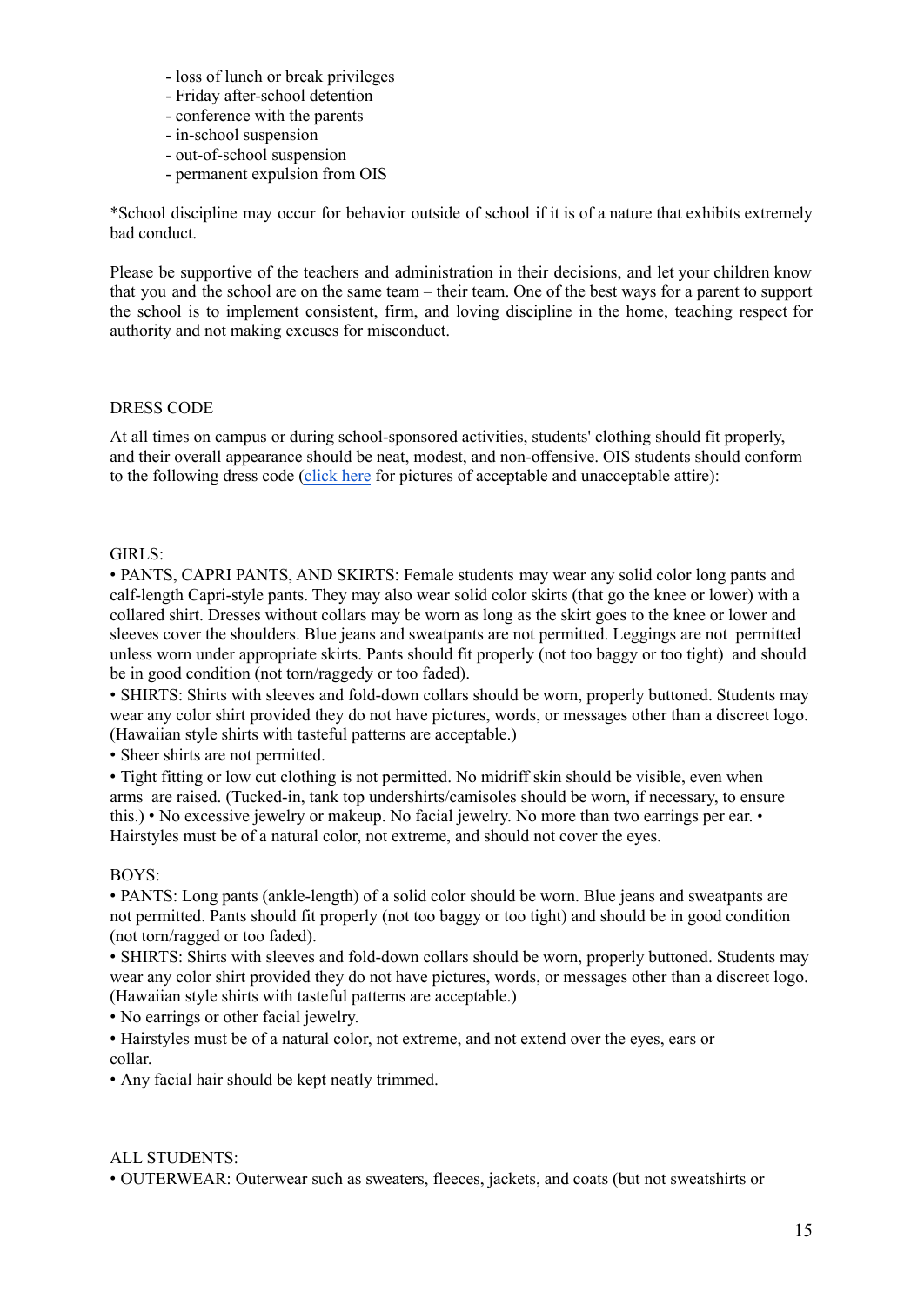jerseys) may be worn, provided that a dress-code appropriate shirt is worn underneath – and provided that they do not have pictures, words, or messages other than a discreet logo. (Oasis zipper fleeces are acceptable.)

• SHOES: Shoes may be dress shoes, athletic shoes, or sandals. Flip-flops are not permitted. Clean, non-marking athletic shoes must be worn for PE and after-school sports.

• Hats and hoods may be worn outside the school building (provided they do not bear inappropriate logos, etc.), but they may not be worn inside.

• No undergarments should be visible.

• NOTE: Any clothing that is immodest or offensive is never appropriate to be worn at school or at school-related functions. (This includes dress-down days, field trips, concerts/recitals, carnivals, balls, luaus, P.E. classes, ECAs, etc.)

#### DRESS CODE CONSEQUENCES:

The student dress code will be monitored daily. Students will be sent to an administrator if the dress code is violated. Students must wear dress code appropriate clothing provided by the office if they are in violation of the dress code. Students will have the option to call home. Parents may bring appropriate clothing for students to wear. If students repeatedly violate the dress code, a parent conference will be arranged with the administration.

#### <span id="page-15-0"></span>ENGLISH ONLY

.. All OIS students who are fluent in English are required to speak only English while on the school premises – unless, of course, they are in a foreign language class or have received special permission from a teacher to speak in another language.

#### <span id="page-15-1"></span>FIELD TRIPS

... A permission slip listing emergency information must be submitted by a parent for a student to take part in school-sponsored trips away from school premises. Regular school dress applies to field trips unless otherwise noted. They will be expected to behave well and follow the directions of the teacher and parents who may be assisting. Misbehavior by a student may result in his/her exclusion from future field trips.

## <span id="page-15-2"></span>GADGETS, GAMES, TOYS

.. Small gadgets, games, toys, cell phones, cameras, MP3 players, etc., may be brought to school only if they are **turned off** and kept securely hidden and not used on campus during school hours. [Large gadgets, games, and toys that cannot be easily stored in a locker or bag (e.g., skateboards, etc.) belong at home and not school.] Students bring these items at their own risk. Should such items be seen or heard on campus, they will be taken away and brought to an administrator and returned only to the parent, not the student. The second time a student is caught with any of these items it will be taken, and the school reserves the right to **not return** them.

School aids such as hand-held computers, laptops, and e-readers may be brought to school at the owner's risk, provided that they are only used in class, by the owner, with teacher permission, and for academic purposes. Otherwise, they are subject to the same type of confiscation as mentioned above. Smart watches may be brought to school, provided they are not worn during any tests / quizzes.

## <span id="page-15-3"></span>LIBRARY

.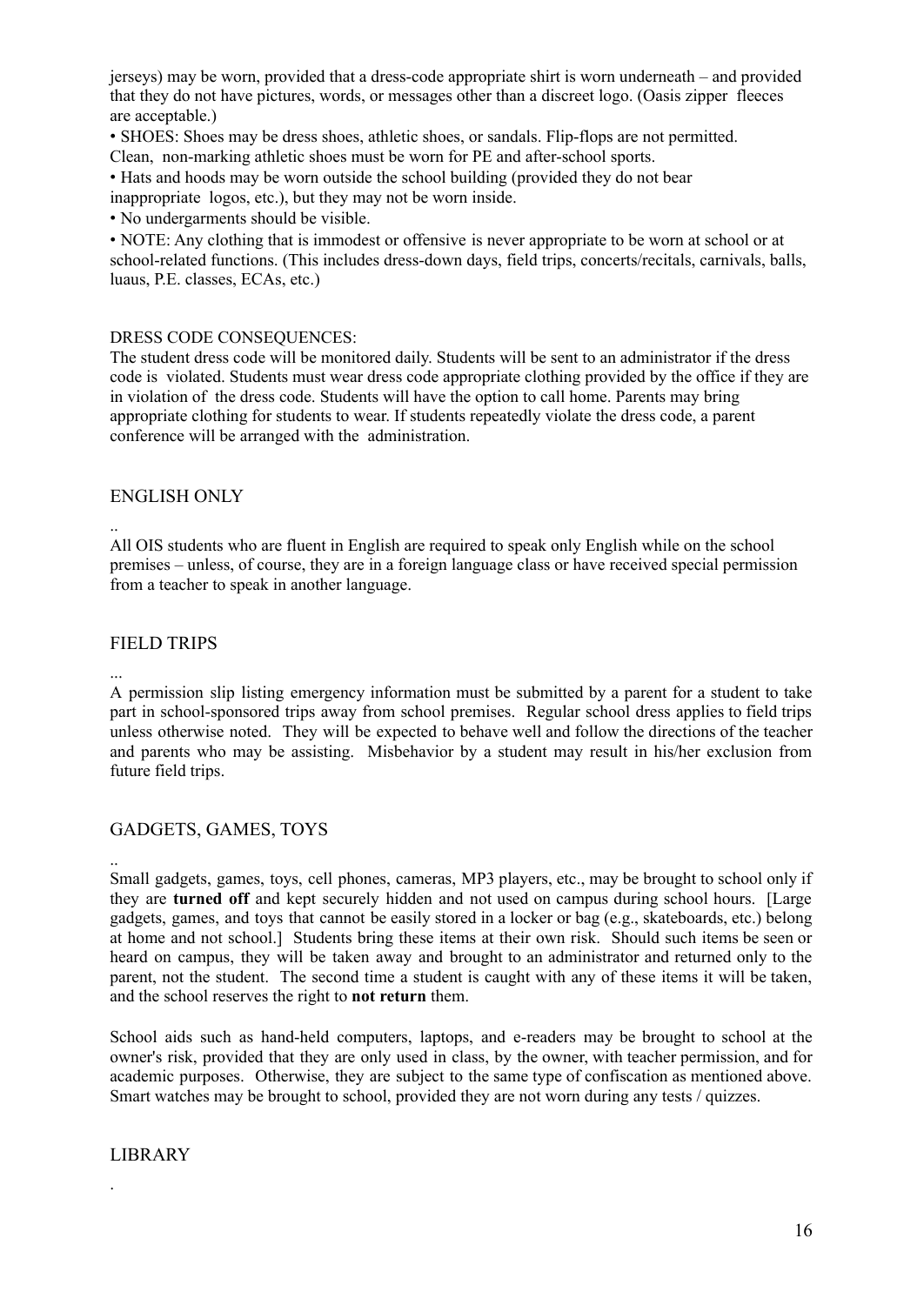Elementary classes have scheduled library times to check out materials and to develop reading and research skills. OIS welcomes parents to donate books, but they will become the school's property, and OIS will reserve the right to decide if / how to use any such books. Students should exercise much care in handling all books. Fines will be charged for overdue or lost books.

## <span id="page-16-0"></span>LOCKERS

.

.

Each secondary student will be assigned a locker to use for the year to store personal, school-related belongings. Keys will not be provided. The lockers are school property, and the student's use of them is a privilege. All lockers should be kept neat and clean, with no materials stored on top of them or spilling out of them. No lockers should be damaged, decorated on the exterior, or decorated in ways that are permanent or are of questionable morality. The school reserves the right to search any student locker at any time. The school is not responsible for any items lost or stolen from lockers. Students should keep any valuables on their person.

## <span id="page-16-1"></span>LOST AND FOUND

Books, purses, clothing, and any other articles of value found lying around the campus will be taken to the school office and placed in the Lost and Found area. Students may visit the office to reclaim any lost items for a fee. Periodically, all of the items in Lost and Found will be disposed of. Please label all clothing, books, bags, etc., with the student's name for easy identification.

## <span id="page-16-2"></span>LUNCH

. OIS will provide an optional catered lunch program as a service to our students. Lunch order forms will be sent home as an attachment to the school's Weekly News email every two weeks. To order a school lunch you should print the form, fill it in, and send it to school by Friday morning of that week in an envelope along with the exact payment. (If printing the form is not possible for you, then your child may pick up a printed form at school and bring it home.)

Students are also welcome to bring packed lunches from home or to purchase food from the school's snack shop on campus. No food deliveries from outside vendors are allowed to be made to students during the school day. The school provides microwave ovens for heating food, if desired. However, the school does not provide refrigeration for packed lunches, nor will it furnish students with napkins, straws, utensils, or dishes, so please keep this in mind when packing a lunch. Students who occasionally forget to buy or bring their lunch can be provided with a packet of crackers kept on hand in the office. However, this should not become a habit.

All lunches should be eaten in the lunchroom and not in the classrooms. Break-time snacks may be eaten in classrooms with special permission from a teacher. Students should leave the lunch room clean upon their departure from lunch. Students who fast during the month of Ramazan will be allowed to spend lunchtime in a classroom with a supervising teacher.

Elementary students are to sit according to grade level at lunch. All students are allowed to bring water bottles to school and may use them during class.

## <span id="page-16-3"></span>OFF-LIMITS AREAS

.. At no time is a student allowed to be in the teacher workroom, faculty lounge, records room, boiler rooms, storage rooms, or other areas that are off-limits. Secondary students should not play on the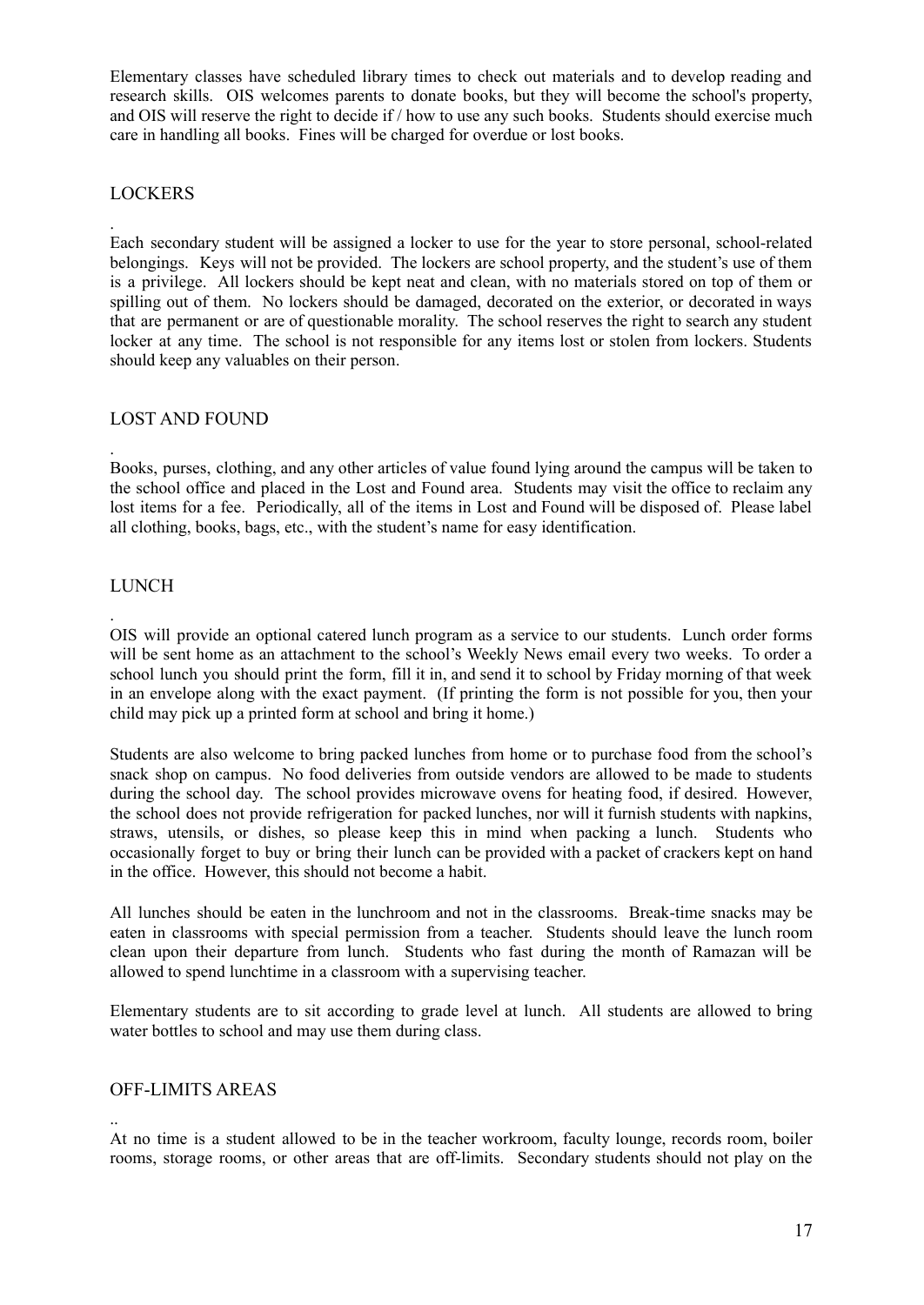elementary playground equipment. Any students who need to be out of the classroom should have a hall pass from their teacher; this includes permission to use the restroom, visits to the office, etc.

## <span id="page-17-0"></span>PALS (PARENTS ACTIVELY LENDING SERVICE)

PALS is a service organization involving parents who volunteer their services to assist the school and the teachers in a variety of ways. If you would like to know more about how you can be involved with the PALS, please contact the school office.

#### <span id="page-17-1"></span>PARENT/STUDENT APPEALS PROCESS

In a situation where there may develop an irreconcilable difference between a parent / student and a member of the school faculty, staff, or administration, there is a formal means by which such grievances should be handled. OIS follows the Appeals Process as established by the global network of Oasis International Schools, of which our school is a member. The full text of this appeals process is available from the school office upon request.

#### <span id="page-17-2"></span>SCHOOL OFFICE

.

.

.

...

..

.

The school office is a place of business, and students should only be in the office when on official business for a teacher or parent. Student use of the office fax/phone is restricted to emergency situations only. Students are not to use the school's photocopy machines to make personal copies. Students are not to request the office to make monetary change for them.

#### <span id="page-17-3"></span>SENIOR LUNCH PRIVILEGE

Seniors may leave campus during lunch break, unsupervised, provided that their parents have sent written permission to the school for this. Seniors must sign out and in at the office when leaving and returning, and they are expected to adhere to OIS dress code and conduct themselves in an appropriate manner during their off-campus lunch. Seniors are not to purchase lunches for other students or conduct favors for other students while off campus. Seniors who cross Turgut Özal Blv. should not climb over the median embankment. Seniors are to be in their next class by the time the bell rings to begin the period. Failure to adhere to these rules may result in a loss of this privilege for a period of time.

#### <span id="page-17-4"></span>**TEXTBOOKS**

The school fees cover the cost for the use of all textbooks. The school expects students to treat all books with care and keep them covered at all times. Book covers should not be taped or glued to the book in any way that causes significant damage upon removal. Loss of or damage to textbooks that goes beyond reasonable "wear and tear" will be paid for by the student. Replacement of lost or damaged textbooks will be charged at a rate to replace the textbook plus shipping.

#### <span id="page-17-5"></span>WEEKLY NEWS

Because good communication between school and home is so essential, the administration will send home a Weekly News publication via email each Tuesday afternoon, containing news / announcements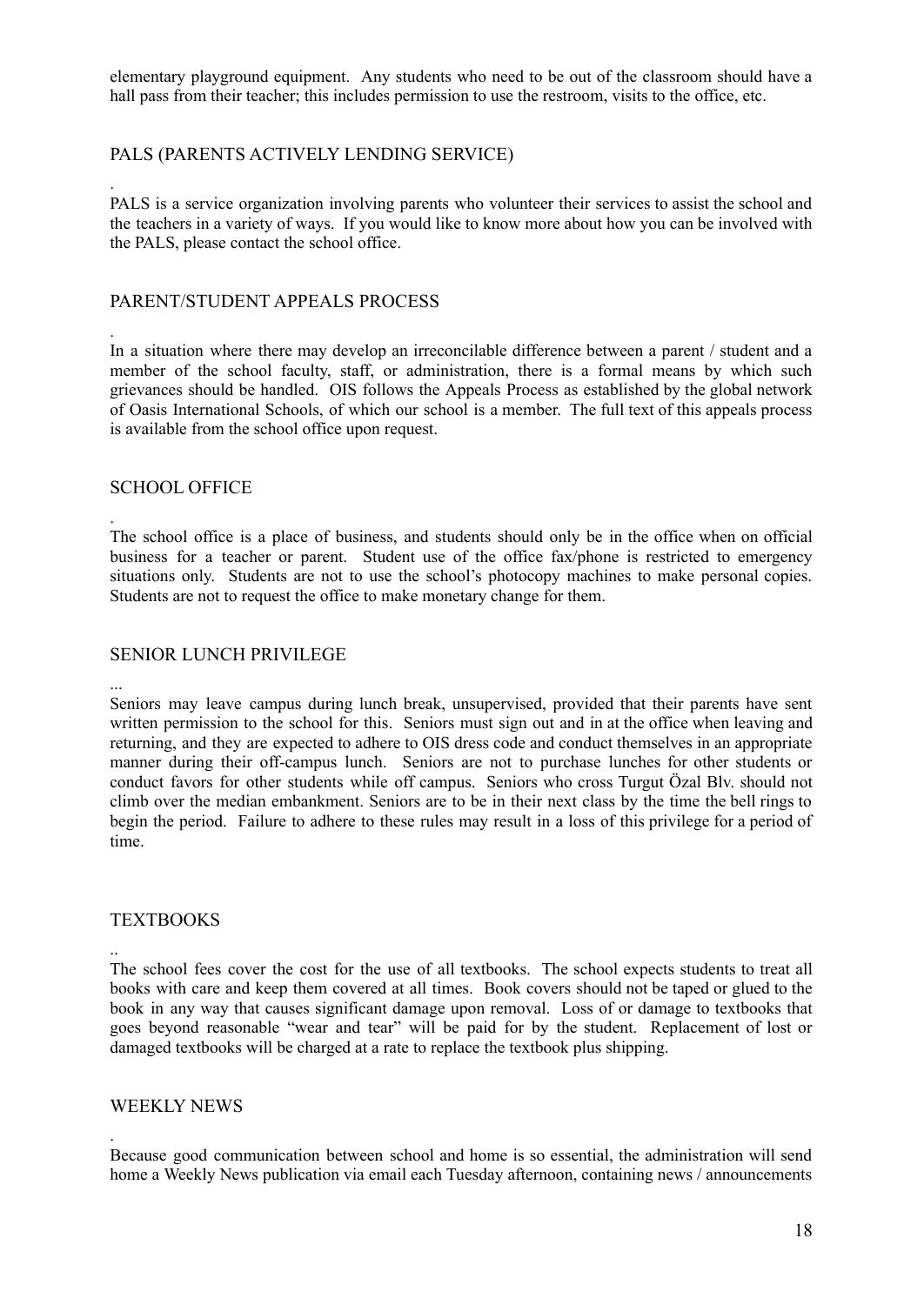about school-wide events as well as various attachments, including a bi-weekly lunch order form for each two-week period. Please anticipate this email each week and read it carefully to stay well informed of school happenings.

## <span id="page-18-0"></span>WINTER WEATHER

...

During the winter months, Oasis students should always wear or have at school a warm jacket, hat, waterproof gloves or mittens, and warm, waterproof boots. There are many school days when the temperatures are near or below 0°C (32° F) during the school day. In addition to winter boots, students will need indoor sports-shoes at school during the winter season; please consider leaving a pair of sports shoes at school for use in the buildings and sports complex. (**Remember that shoes with clean, dry, non-marking soles are required in the gymnasium**.)

|                    | Temperature + Wind<br>Chill $> -5$ °C (about<br>$23^{\circ}$ F)                                       | Temperature Guidennes for Outdoor Flav<br>Temperature (no wind)<br>at $-6^{\circ}$ C or $-7^{\circ}$ C (about<br>$20^{\circ}$ F)           | Temperature below $-7^{\circ}C$ ,<br>icy surfaces, and/or poor<br>visibility |
|--------------------|-------------------------------------------------------------------------------------------------------|--------------------------------------------------------------------------------------------------------------------------------------------|------------------------------------------------------------------------------|
| Grades 3-6         | <b>Outside Recess</b><br>Outside PE (or walk)<br>on sidewalks to sports<br>complex to use the<br>gym) | <b>Recess:</b><br>Students choose inside<br>or outside (winter wear<br>required for outside<br>play)<br>PE: indoors (in<br>RecRoom or gym) | <b>Indoor Recess</b><br>Indoor PE in Rec Room                                |
| Grades<br>$PreK-2$ |                                                                                                       | Indoor Recess and PE in<br>RecRoom                                                                                                         |                                                                              |

Temperature Guidelines for Outdoor Play

Students with physician-documented chronic health issues (e.g., asthma) requiring the student to stay inside for more than 3 days at a time will be permitted to sit in the school office during recess times if the outside temperature is below 0 C (32F). Parents should inform Mr. Meier [stephenmeier@oisankara.org](mailto:stephenmeier@oisankara.org) and provide a doctor's letter if a student in your family has such as illness.

Students with temporary illnesses (e.g., cold, sinus infection, bronchitis) will be permitted to sit in the school office during recess times if the outside temperature is below 0 C (32F) with a written note or email from a parent; please make these arrangements each day as needed with the classroom teacher/school office prior to 9 AM.

## SAFETY

## <span id="page-18-2"></span><span id="page-18-1"></span>ACCIDENT PREVENTION

<sup>..</sup> Students are expected to walk from one activity to another and to run only in designated play areas. Students are also expected to exit the campus properly after school and cross the street safely. For any serious accidents and/or injuries that may occur on campus, Memorial Hospital and Tobb Etu Hospital are our default medical providers.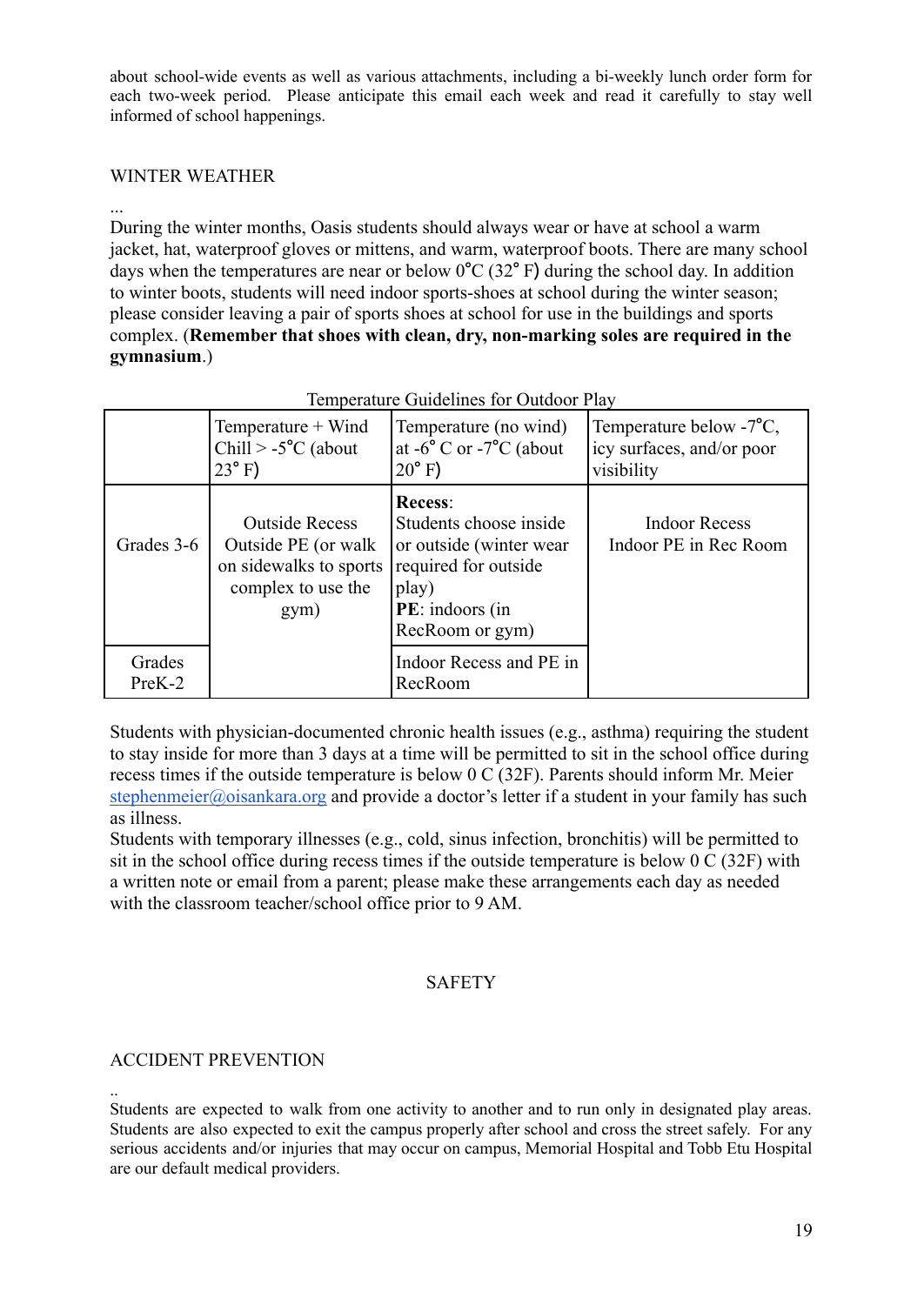## <span id="page-19-0"></span>CHILD ABUSE / SUICIDAL TENDENCIES

.. OIS has staff policies in place to address any detected signs of child abuse or any suicidal expressions and/or actions of any student. In the case of any expression of suicidal tendencies, the parents of the student will be notified promptly.

## <span id="page-19-1"></span>ILLNESS POLICY

.. Anyone at school with a fever over 38°C (100°F), vomiting, moderate to severe diarrhea, undetermined rash or spots, head lice, pink eye, severe headache, grossly productive cough, or other such symptoms of illness will be sent home with parents and advised to seek medical care. **Those who have recently experienced a fever, vomiting, or diarrhea should stay at home for 24 hours following the unmedicated cessation of such symptoms.** People who have only minor symptoms will be allowed to remain at school but are encouraged to wash their hands frequently and to cover their mouth and noses when coughing and sneezing.

If a doctor confirms that someone has a communicable disease, and if notifying parents of other students is warranted, the office will send an informative email to tell parents about the situation and to relay helpful information about the disease.

Guidelines for policy regarding suspected COVID-19 symptoms can be found on this website.

## <span id="page-19-2"></span>INSURANCE

. Though great care is taken to protect students, accidents do sometimes occur. All of our students are protected with insurance that covers medical expenses incurred by any student who receives an accidental injury during a school-sponsored activity.

## <span id="page-19-3"></span>MEDICATION POLICY

1. Students are not to bring any medication to school unless it is absolutely necessary.

2. If a student must bring medication to school, he/she may only bring the dosage required to be taken during normal school hours except in the case of extenuating circumstances. All exceptions must be approved by the administration.

- 3. The parent must send precise instructions written in English indicating the following:
	- a) time when medication is to be taken
	- b) dosage

..

- c) name of medication
- d) reason the child must take the medication
- e) name & phone number of prescribing doctor for prescription medicine

(If the instructions are not clear to the administering OIS faculty or staff member, the child will not be allowed to take the medication until the parents are contacted for clarification.)

4. Students must give all medication (along with the parent's instructions) to the nurse's office in the morning. There the medication will be stored and administered to the student at appropriate times during the day, when the student goes to the office to receive timely doses of medicine. Elementary teachers should note when the student is to receive doses and send the student to the nurse for this purpose at timely intervals.

5. If a student must maintain the medication on his/her person, due to possible medical emergencies (e.g., asthma problems), then this must be approved by the administration.

**6.** No student may at any time give or sell another student medication.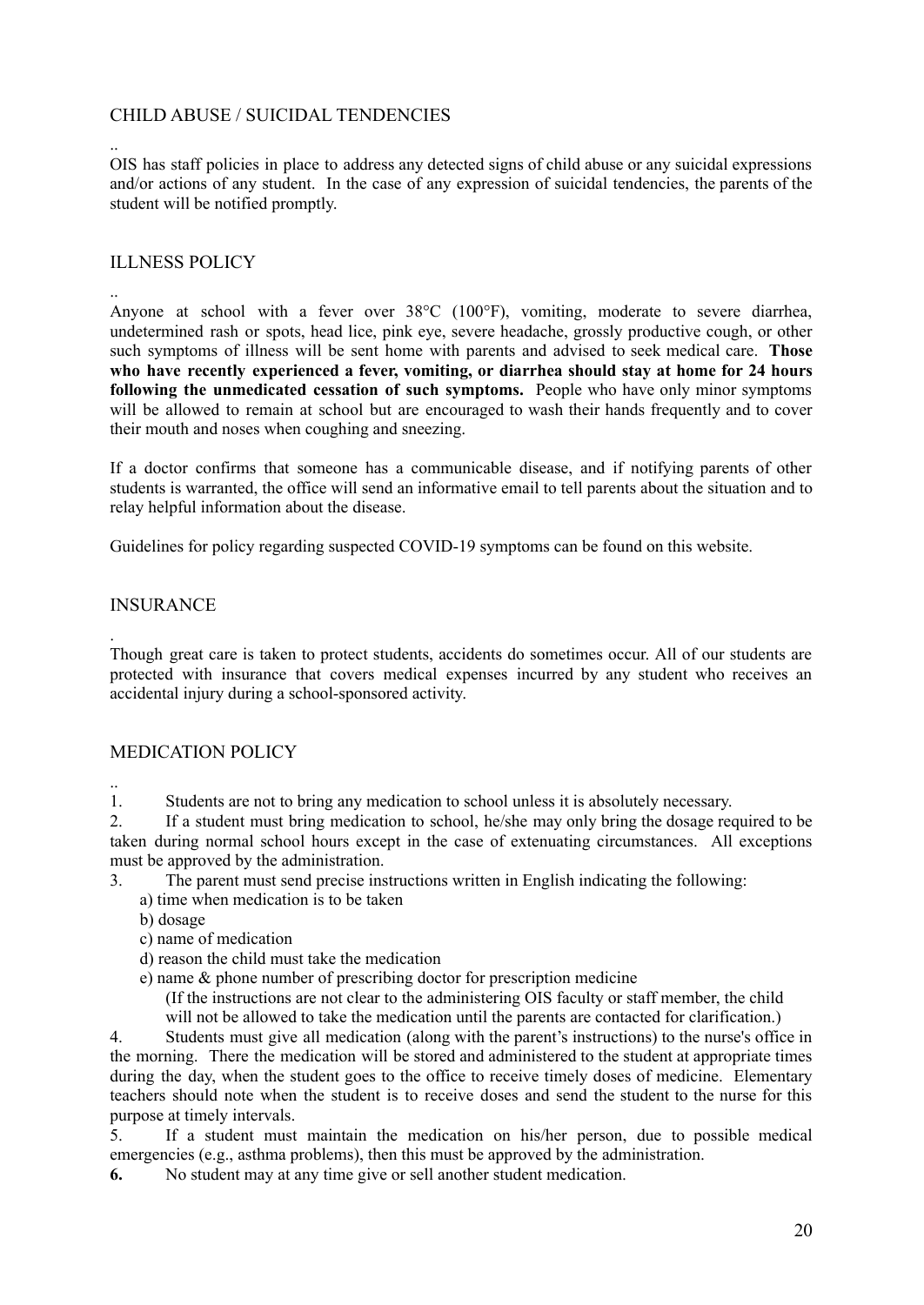**7.** All medication will be stored in a secure area that is not accessible to students.

**8.** No medication is to be administered without first checking the student's medical form.

**9.** The nurse will dispense Tylenol / Ibuprofen tablets when the child comes to the nurse's office with a note from the teacher, but only after the child's emergency medical record has been checked to make sure that parental permission has been given for this.

## **SPORTS**

## <span id="page-20-1"></span><span id="page-20-0"></span>SECONDARY EXTRACURRICULAR ATHLETIC ACTIVITIES

## <span id="page-20-2"></span>**OIS Philosophy Statement:**

...

Oasis International School believes in educating the entire child – mentally, socially, physically, and spiritually – in an environment that is disciplined, values-based, academically strong, and respectful of people of all cultures and religions.

One of the ways in which we work to accomplish the above task is through our secondary (high school and middle school) sports teams. Oasis offers its secondary students the opportunity for athletic competition with other area private schools in our Fall Soccer, Winter Basketball, and Spring Volleyball extra-curricular programs. This document is designed to give both participants and parents a general understanding of how these programs operate.

## <span id="page-20-3"></span>**1. Eligibility for Participation:**

**Age** – Our high school sports teams are strictly for students in grades 9 through 12. Our middle school sports teams are strictly for students in grades 6 through 8.

**Academic Eligibility -** Students who remain on Academic Supervision for two successive periods are ineligible for participation.

**Behavior** - One of our core values at Oasis is sportsmanship. Students wanting to participate in our extracurricular athletics programs must be willing to behave in a respectful manner toward coaches, teammates, referees, and opponents. Any student unwilling to do this will be subject to removal from their respective team.

**Ability Level** - In our secondary extracurricular athletics, one of our goals is to have our teams compete at the highest possible level while maintaining a high degree of sportsmanship. Coaches are encouraged to assess a student's ability along with the student's level of commitment and overall attitude. With this in mind, there are occasions when:

**a**. a child, who is otherwise eligible to play a sport, is cut from the team do to their low level of ability and/or the low amount of effort they are willing to put forth to improve;

**b**. a child is invited to remain on the team but not selected to receive a uniform for games, or **c**. a child receives a uniform for games but has little to no playing time in games.

In the case of a child with a low ability level, we may, depending on the circumstances, work to employ either option "b" or "c" from the above list. This allows the child to continue to be a part of the team (attending practices and games) and enables them to develop or improve the necessary skills for their particular sport. As in much of life, there are roles on teams and we believe that there is great value in a student understanding and filling their particular role. It is also good to remember that roles can change. Through hard work and development a child can work their way out of a supporting role and into a starting or leading role.